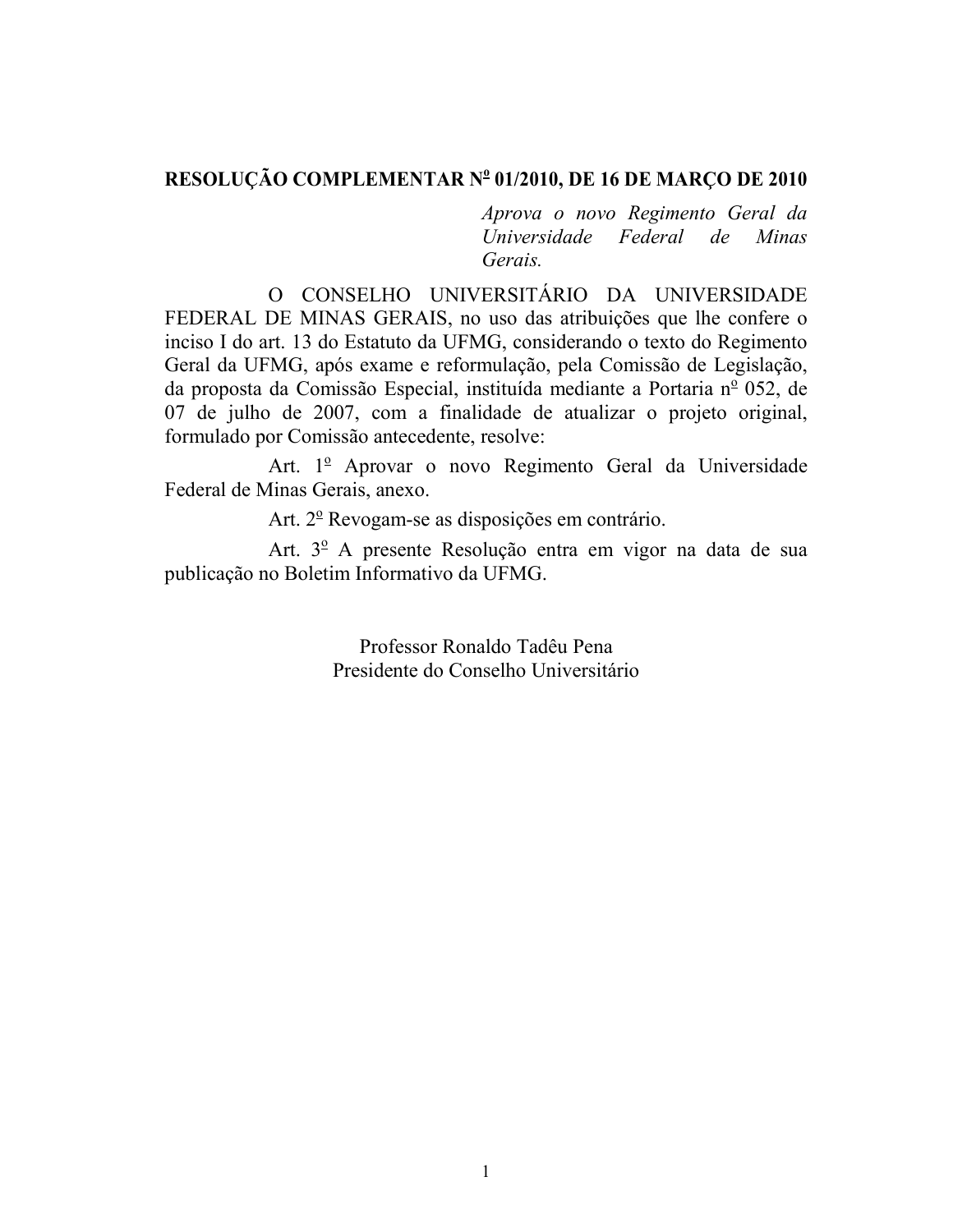# **REGIMENTO GERAL DA UFMG TÍTULO I**

## Das Disposições Preliminares

Art. 1<sup>°</sup> O presente Regimento Geral contém as disposições básicas sobre as atividades comuns às Unidades e aos demais órgãos da Universidade Federal de **Minas** Gerais-UFMG. nos planos didático-científico. administrativo, financeiro, patrimonial e disciplinar.

Art. 2<sup>°</sup> O Conselho Universitário, o Conselho de Ensino, Pesquisa e Extensão-CEPE e o Colegiado Superior de cada Unidade regulamentarão, no âmbito de suas respectivas competências, as atividades peculiares aos órgãos da UFMG e as demais matérias previstas no Estatuto e neste Regimento Geral, por meio de Resoluções, respeitada a legislação vigente.

Art. 3<sup>°</sup> As Resoluções podem ser Comuns e Complementares.

§ 1<sup>º</sup> A Resolução Comum caracteriza-se por:

I - visar tão somente à regulamentação das matérias relativas às atividades habituais de natureza acadêmica e administrativa da Universidade e da comunidade universitária, definida no art. 68 do Estatuto:

II - produzir efeitos que não têm implicações na estrutura organizacional da Universidade.

 $\S 2^{\circ}$  A Resolução Complementar caracteriza-se por:

I - dispor sobre matérias previstas no Estatuto e neste Regimento Geral;

II - produzir efeitos que têm implicações na estrutura organizacional da Universidade.

Art. 4<sup>°</sup> As Resoluções Comuns são aprovadas por maioria simples de votos.

Art. 5<sup>°</sup> As Resoluções Complementares são aprovadas por maioria qualificada de votos, conforme disposto no art. 13, §§  $1^{\circ}$ ,  $3^{\circ}$ ,  $4^{\circ}$  e  $5^{\circ}$ , e no art. 91 do Estatuto da Universidade.

§ 1º São matérias regulamentadas por Resoluções Complementares a serem aprovadas por votos de, no mínimo, dois terços dos membros do Conselho Universitário:

I - aprovação ou modificação do Estatuto da Universidade;

II - criação, desmembramento, fusão ou extinção de Unidades, Pró-Reitorias, Câmaras Acadêmicas e Orgãos Suplementares;

III - estabelecimento da política de pessoal e aprovação da organização dos respectivos quadro e plano de cargos e salários;

IV - estabelecimento do regime de trabalho dos integrantes das carreiras de magistério e definição do exercício de cargos e funções diretivas na Universidade;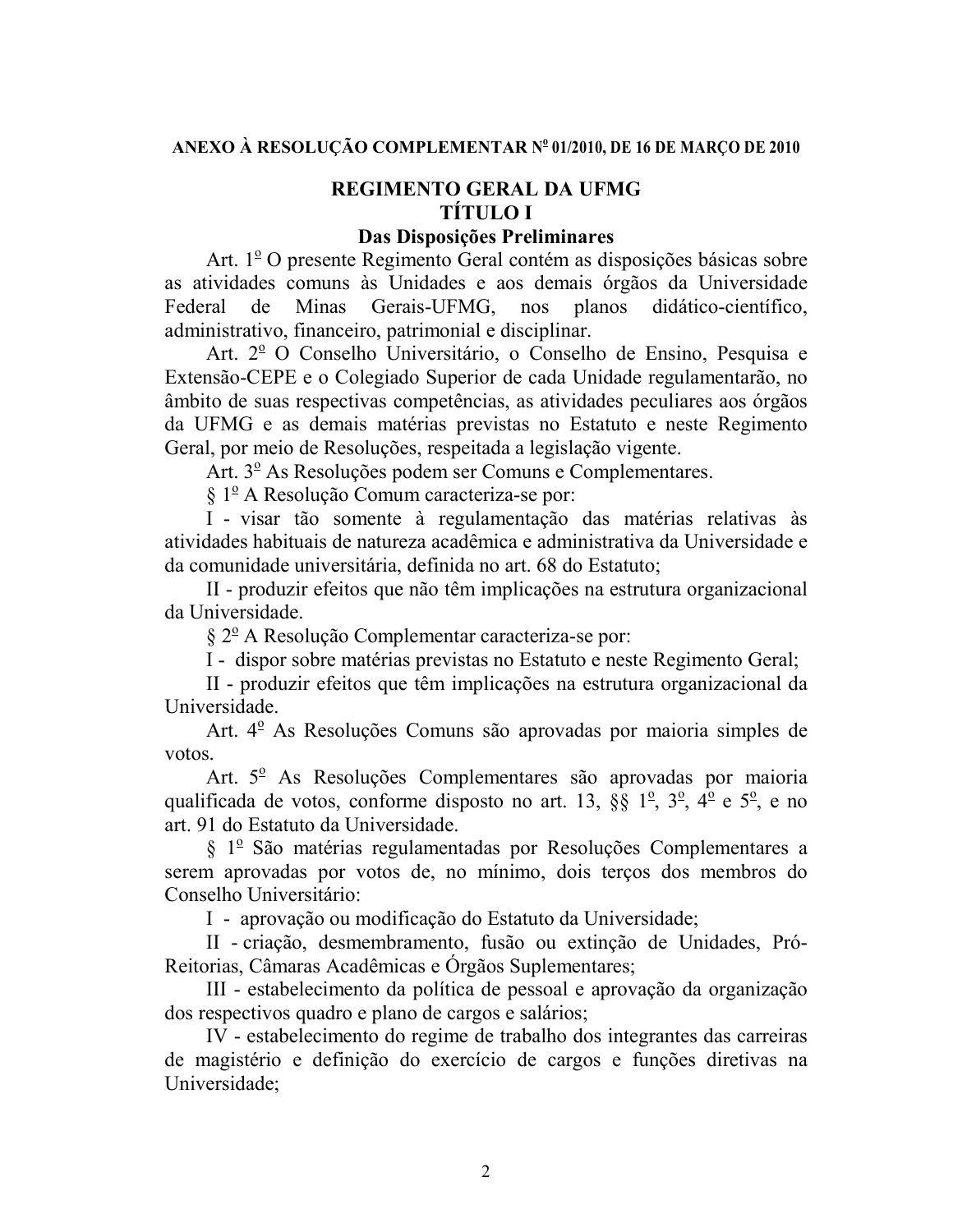V-alienação de imóveis da Universidade e estabelecimento de operações de crédito com garantia.

§ 2<sup>°</sup> São matérias regulamentadas por Resoluções Complementares a serem aprovadas pela maioria absoluta de votos:

I - dos membros do Conselho Universitário:

a) aprovação ou modificação deste Regimento Geral, ouvido o CEPE, nas matérias de sua competência;

b) criação, desmembramento, fusão ou extinção de Departamentos ou estruturas equivalentes, Orgãos Complementares, Colegiados Especiais, Órgãos da Reitoria, Órgãos Auxiliares da Administração e outros órgãos da Universidade;

c) constituição, atribuições e funcionamento do Conselho de Integração Comunitária:

d) elaboração e modificação do Código de Convivência Discente.

II - dos membros do Conselho de Ensino, Pesquisa e Extensão:

a) elaboração e modificação das Normas Gerais de Graduação, das Normas Gerais de Pós-Graduação e das Normas Gerais de Educação Básica e Profissional:

b) suspensão temporária de cursos de Graduação, Mestrado, Doutorado, bem como de cursos sequenciais e outros;

c) determinação da composição e das atribuições de Colegiados Especiais;

d) regulamentação da revalidação e do reconhecimento de diplomas;

e) elaboração e modificação do Código Disciplinar da Educação Básica e Profissional.

III - dos membros de Congregação de Unidade Acadêmica: aprovação do Regimento de seu Órgão Complementar, caso haja.

Art.  $6^{\circ}$  Para todos os efeitos deste Regimento Geral, o disposto nas referências a Departamento, Câmara Departamental e Assembleia Departamental aplicam-se às estruturas consideradas equivalentes.

Art. 7<sup>º</sup> O Conselho de Ensino, Pesquisa e Extensão e o Colegiado Superior de cada Unidade, no uso de suas atribuições de proposição e manifestação sobre matérias a serem regulamentadas pelo Conselho Universitário, atenderão, em seus respectivos âmbitos, às mesmas exigências referentes ao *quorum* mínimo de aprovação requerido pela matéria no âmbito do conselho superior, conforme disposto no art.  $5^{\circ}$ , §§  $1^{\circ}$  e  $2^{\circ}$  deste Regimento Geral.

Art. 8<sup>°</sup> A modificação, mesmo que parcial, de qualquer Resolução implicará a extinção da Resolução anterior e a edição de nova Resolução, contemplando toda a matéria, exceto no caso de simples retificação de erro material.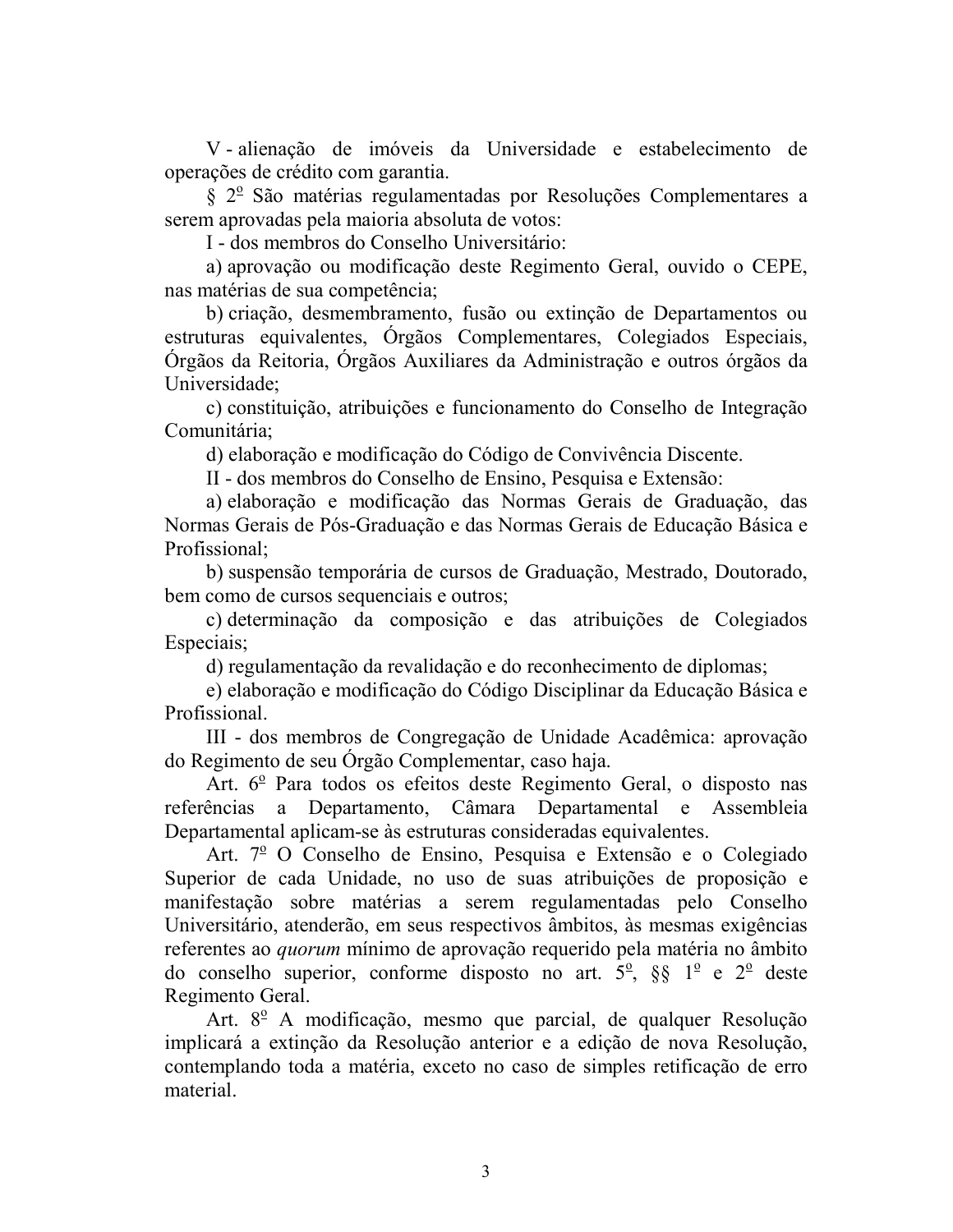Art. 9<sup>°</sup> As Resoluções Complementares entrarão em vigor a partir de sua publicação no Boletim Informativo da UFMG.

Parágrafo único. As demais Resoluções deverão ser amplamente divulgadas por meios impressos ou eletrônicos.

# **TÍTULO II**

# Dos Órgãos Colegiados

Art. 10. São considerados órgãos colegiados da UFMG aqueles de natureza coletiva, representativa, sejam deliberativos, sejam consultivos, com composição definida no Estatuto ou em resolução específica aprovada pelo Conselho Universitário ou pelo Colegiado Superior de cada Unidade.

## **SUBTÍTULO I**

### Do Funcionamento

Art. 11. Os órgãos colegiados da UFMG funcionarão com a presença de, no mínimo, a maioria absoluta dos seus membros, definida no art.  $7^{\circ}$  §  $4^{\circ}$  do Estatuto, ressalvados os casos expressamente mencionados no Estatuto e neste Regimento Geral.

§ 1<sup>º</sup> Cada órgão colegiado elaborará seu próprio regulamento interno de funcionamento, observados os princípios deste Regimento Geral.

§ 2<sup>°</sup> O *quorum* mínimo para o funcionamento e a deliberação dos colegiados será apurado mediante o cômputo apenas das representações e das vagas efetivamente preenchidas.

 $\S 3^{\circ}$  É vedada a realização de reuniões deliberativas durante os períodos de férias e recessos escolares.

 $\S 4^{\circ}$  As licenças e os afastamentos temporários de qualquer natureza e duração, inclusive o período de férias de servidor do(s) corpo(s) docente e técnico-administrativo em educação e a suspensão disciplinar, salvo no caso de haver recurso administrativo com pendência na decisão final, impedirão que os membros dos colegiados, nessa condição, participem das reuniões.

 $\S$  5<sup>o</sup> A representação cujos membros efetivo e suplente estiverem ambos afastados ou licenciados não será computada, para efeito de *quorum*, na hipótese prevista no  $\S 4^{\circ}$  deste artigo.

 $\S$  6<sup>°</sup> As reuniões de caráter público e solene serão realizadas independentemente de *quorum*.

 $\S$  7<sup>o</sup> A ausência de representação de qualquer corpo constitutivo da comunidade universitária definida no art. 68 do Estatuto não impedirá o funcionamento do órgão colegiado.

Art. 12. As reuniões ordinárias dos colegiados serão convocadas pelo respectivo Presidente, e, as de caráter extraordinário, pela mesma autoridade, por iniciativa própria, ou por requerimento de um terço de seus membros.

 $\S 1^{\circ}$  Os membros dos colegiados serão convocados para as reuniões, com antecedência mínima de quarenta e oito horas, mediante aviso individual, por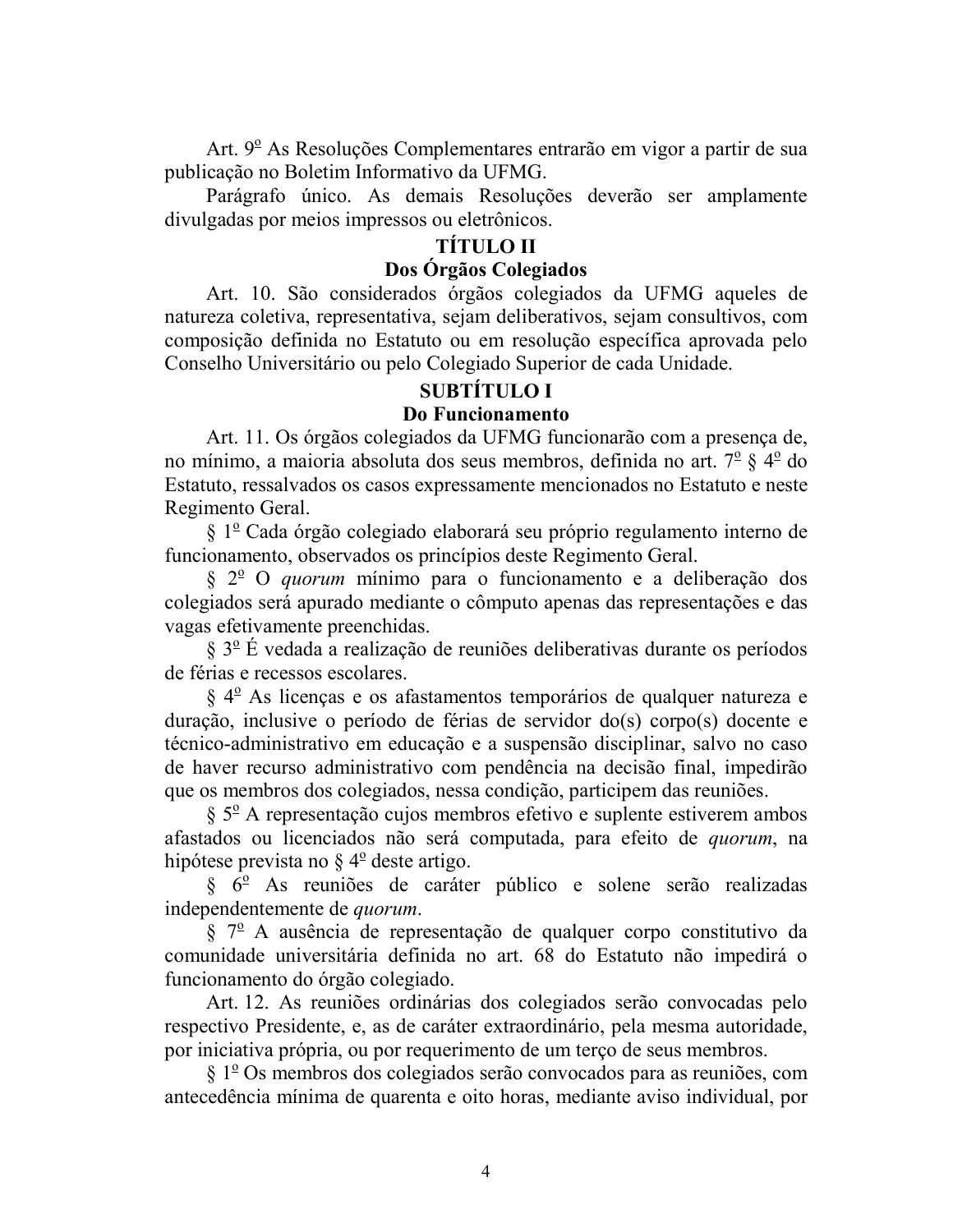quaisquer meios disponíveis, aprovados pelo respectivo colegiado, e serão informados da pauta, salvo se for considerada reservada pela Presidência.

 $\S 2^{\circ}$  São considerados de caráter reservado assuntos que envolverem a reputação de pessoas.

 $\S 3^{\circ}$ O prazo de convocação poderá ser reduzido, a juízo da Presidência, em se tratando de matéria a ser apreciada em regime de urgência, caso em que a pauta poderá ser comunicada verbalmente e por meio eletrônico, aos membros do colegiado.

§ 4<sup>°</sup> O Presidente poderá, em caráter excepcional, mediante justificativa e ouvido o Plenário, incluir assuntos supervenientes na pauta, no momento da reunião.

§ 5<sup>°</sup> As decisões do Presidente *ad referendum* do colegiado terão prioridade na organização da pauta das reuniões subsequentes à data em que foram tomadas.

§ 6<sup>°</sup> Os órgãos colegiados realizarão pelo menos uma reunião ordinária por período letivo.

Art. 13. O comparecimento dos membros de colegiado às reuniões, seja de órgãos colegiados, seja de suas câmaras ou de comissões internas, será preferencial a qualquer outra atividade administrativa, de ensino, pesquisa e extensão

 $\S 1^{\circ}$  O comparecimento a reuniões de colegiados órgãos hierarquicamente superiores é preferencial em relação aos de hierarquia inferior

 $\S 2^{\circ}$ O membro efetivo, quando impossibilitado de comparecer à reunião, será responsável pela notificação de sua ausência à secretaria pertinente e a seu suplente, para que o substitua.

 $\S 3^{\circ}$  O membro representante perderá o mandato nas seguintes situações:

I - ausência injustificada a três reuniões consecutivas ou a cinco intercaladas, observado o disposto no *caput* deste artigo;

II - desligamento do corpo ou órgão representado;

III - desvinculação da classe funcional que representa;

IV - afastamento ou licenciamento por período igual ou superior a um terço do tempo de mandato a ser cumprido;

V - afastamento ou licenciamento por período que ultrapasse a data do término do mandato, qualquer que seja sua duração.

 $\S 4^{\circ}$  O representante discente que, por qualquer motivo, obtiver trancamento de matrícula ou sofrer sanção disciplinar que implique afastamento por prazo igual ou superior a noventa dias corridos, perderá o mandato, salvo no caso de haver recurso administrativo com pendência na decisão final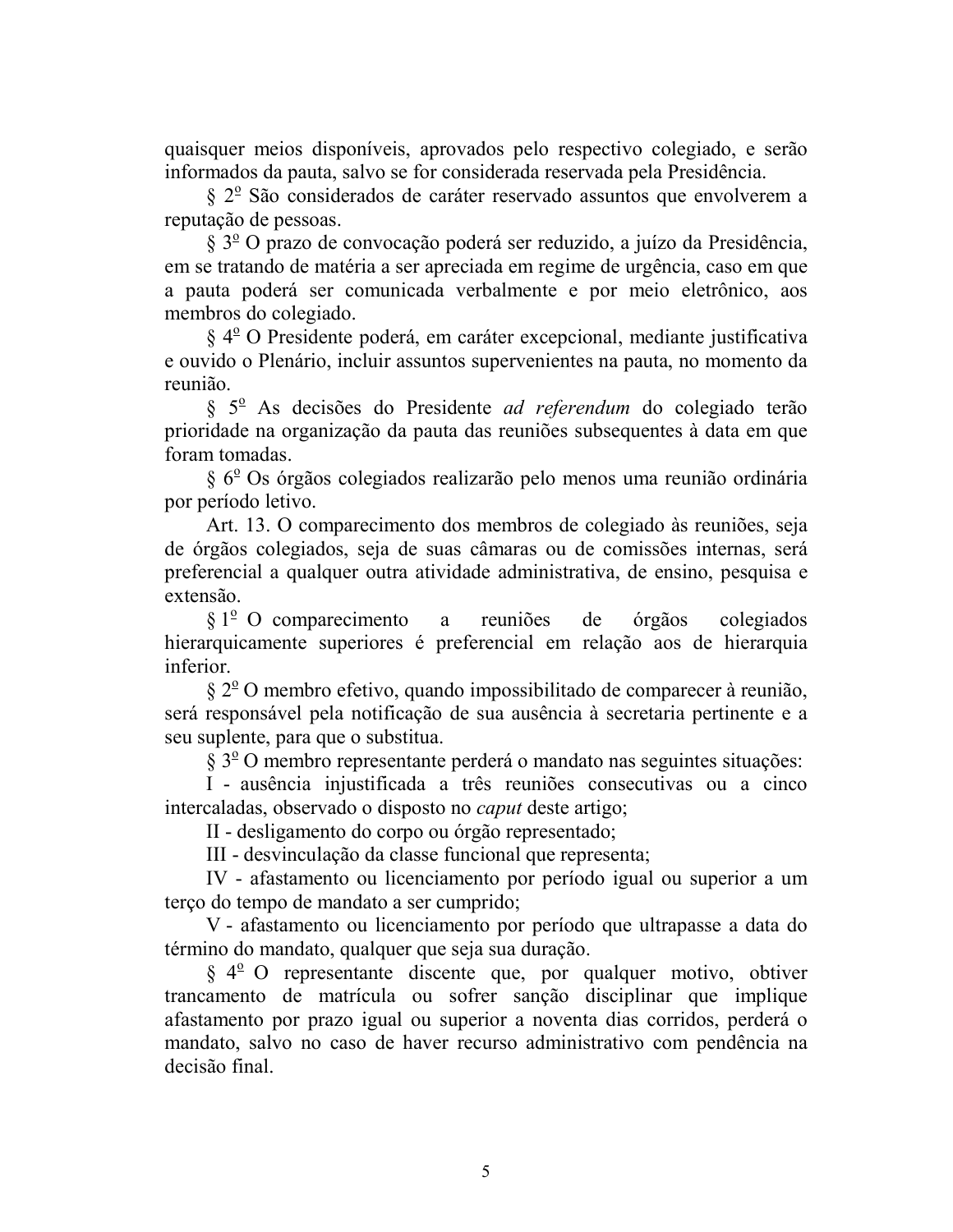$\S 5^{\circ}$ O membro suplente, no caso de vacância da representação efetiva antes do final do mandato, assumirá a representação pelo período máximo de três meses, desde que não ultrapasse o término do mandato original.

 $\S 6^{\circ}$  No caso de vacância da suplência, haverá eleição de substituto para cumprimento do restante do mandato, em conformidade com o previsto nos artigos  $9^{\circ}$ , parágrafo único; 15, §  $2^{\circ}$ ; 20, § 1<sup>°</sup> e art. 32, parágrafo único do Estatuto.

Art. 14. A Presidência do colegiado, nas faltas ou impedimentos eventuais do Presidente, será exercida por seu substituto legal.

§ 1<sup>º</sup> Em caso de impedimento do substituto legal, a Presidência do colegiado será assumida pelo decano, nos termos do art.  $7^{\circ}$ , §  $3^{\circ}$  do Estatuto.

§ 2<sup>°</sup> No caso de impedimento ou recusa do decano, será observada a sequência decrescente de antiguidade no magistério.

§ 3<sup>o</sup> O decano de um colegiado, ao assumir a Presidência, será, por sua vez, automaticamente substituído por seu suplente ou substituto legal.

§ 4<sup>o</sup> O decanato, no âmbito do Departamento, será apurado entre os membros docentes da Câmara Departamental ou da Assembleia Departamental, quando for o caso.

§ 5<sup>o</sup> O Reitor assumirá a Presidência dos trabalhos, sempre que estiver presente a reunião de qualquer colegiado da Universidade, exceto do Conselho de Curadores.

§ 6<sup>°</sup> O Diretor de Unidade Acadêmica ou Diretor-Geral de Unidade Especial assumirá a Presidência dos trabalhos, sempre que estiver presente a reunião de qualquer colegiado, no âmbito de sua respectiva Unidade.

Art. 15. As reuniões dos colegiados compreenderão uma parte de expediente, destinada à discussão e votação de ata e às comunicações da presidência, e outra relativa à ordem do dia, na qual serão apreciados os assuntos da pauta.

§ 1º Para cada assunto da pauta, haverá uma fase de discussão e outra de votação.

 $\S 2^{\circ}$  A fase de discussão se encerrará quando da manifestação do último inscrito.

 $\S 3^{\circ}$  A definição do número de inscrições para manifestações, bem como a duração de cada intervenção, durante a fase de discussão, é prerrogativa da Presidência, ouvido o Plenário.

§ 4<sup>°</sup> A Presidência, ouvido o Plenário, poderá alterar a ordem dos trabalhos, dar preferência ou atribuir urgência a determinado(s) assunto(s).

§ 5º A Presidência poderá retirar item de pauta, ouvido o Plenário.

§ 6º Será concedida vista da documentação referente a item de pauta a qualquer membro do colegiado que a solicitar, desde que ocorra durante a reunião em que o tema for objeto de discussão pela primeira vez e previamente à fase de votação, ficando o(s) solicitante(s) obrigado(s) a emitir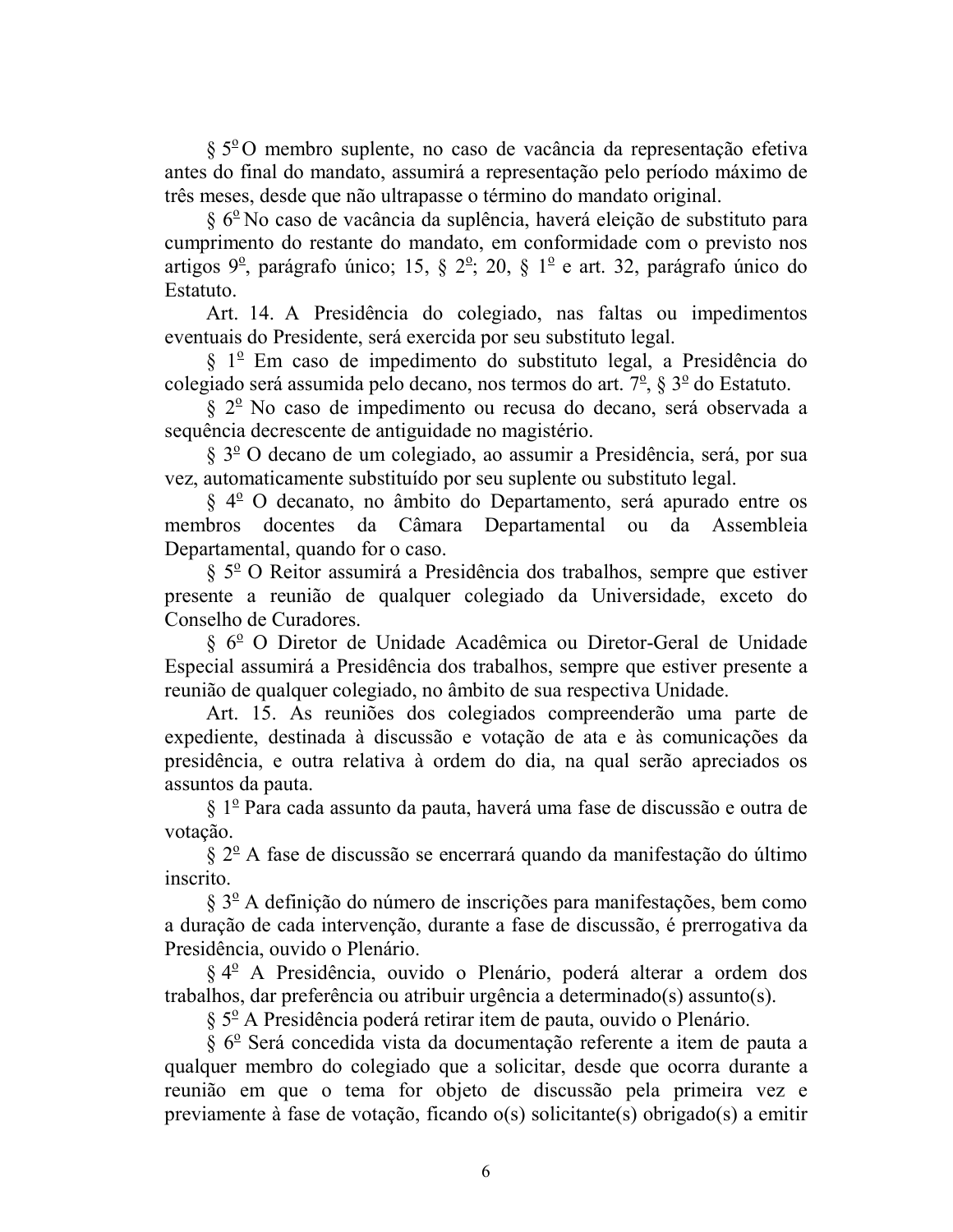parecer escrito sobre a matéria, no prazo de dez dias, independentemente do número de solicitações, sob pena de caducidade do pedido de vista.

§ 7<sup>°</sup> O prazo de dez dias poderá ser ampliado, a juízo do Plenário, devendo a matéria ser incluída na pauta da primeira reunião subsequente.

 $\S 8^{\circ}$  O regime de urgência impedirá a concessão de vista, a não ser para exame da documentação referente a item de pauta no decorrer da própria reunião, no prazo de até sessenta minutos, durante os quais a discussão do item ficará suspensa.

 $\S 9^{\circ}$ O regime de urgência deverá ser registrado no aviso de convocação para a reunião, salvo se o fato motivador da urgência tiver ocorrido posteriormente, ou se a relevância do assunto o exigir, caso em que, na abertura dos trabalhos, tal regime será declarado pela Presidência, ouvido o Plenário

§ 10. A aprovação do Plenário é condição para que assuntos da pauta sejam baixados em diligência.

§ 11. Por requerimento do colegiado, por maioria absoluta, ou proposta da Presidência, ouvido o Plenário, em ambos os casos, diante do surgimento de fato novo relevante, matéria já decidida pelo Plenário poderá ser reexaminada, ressalvado o disposto no Título V - Da Revisão deste Regimento Geral

Art. 16. Cada assunto pautado para a reunião, uma vez encerrada a fase de discussão, será submetido à votação do Plenário.

 $\S$  1<sup>°</sup> Serão consideradas aprovadas as propostas que obtiverem maioria simples de votos dos presentes, salvo se houver disposição diversa expressa no Estatuto da UFMG ou neste Regimento Geral, quanto à exigência de *auorum* de aprovação diferenciado.

 $\S 2^{\circ}$  A votação será simbólica, nominal ou secreta, adotando-se como regra geral a primeira forma, salvo quando estiver expressamente definida no Estatuto da UFMG ou neste Regimento Geral.

§ 3<sup>o</sup> Os Presidentes dos colegiados, nos casos de empate, terão direito à emissão de voto de qualidade, além do voto comum.

§ 4<sup>o</sup> Os membros de colegiados terão direito a apenas um voto nas deliberações, sempre exercido pessoalmente, excetuada a hipótese prevista no  $\S 3^{\circ}$  deste artigo.

 $\S$  5<sup>o</sup> Os membros de colegiados, em hipótese alguma, poderão votar em assunto de seu interesse pessoal.

§ 6<sup>°</sup> Terá precedência na votação o parecer emitido por parecerista ou comissão designados para esse fim, para subsidiar decisão de órgão colegiado.

 $\S 7^{\circ}$  Poderá ser votado em bloco assunto que envolver vários itens, sem prejuízo de apresentação e discussão de destaque(s), cuja aprovação ficará condicionada à exigência de *quorum* idêntico ao que o aprovou no contexto da votação em bloco.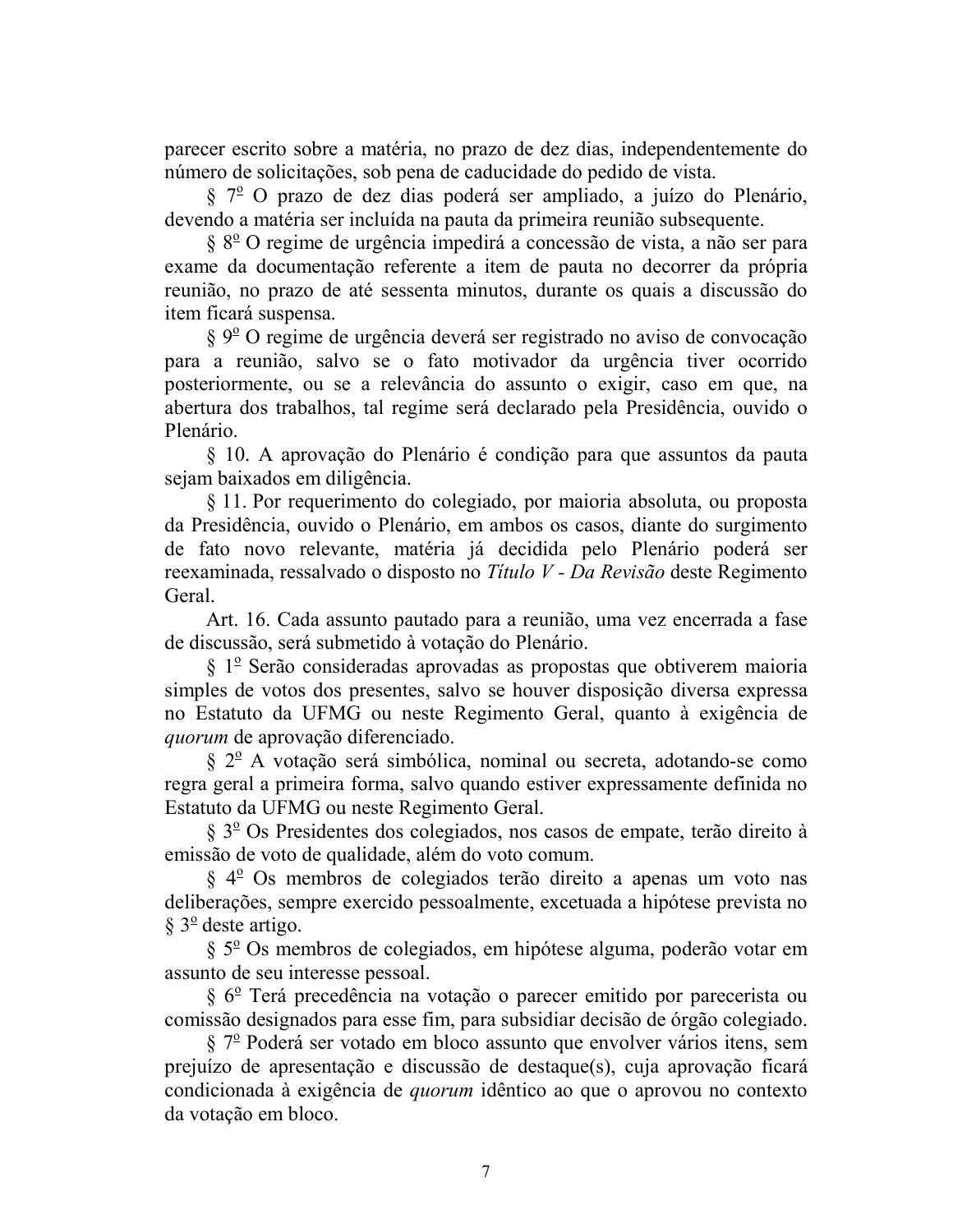§ 8<sup>°</sup> Os membros dos colegiados terão assegurada sua liberdade de manifestação, não sendo suas intervenções em Plenário passíveis de instauração de processo disciplinar, ressalvadas as consequências decorrentes de legislação superior.

Art. 17. Cada reunião de colegiado será registrada em ata lavrada pelo secretário, discutida e aprovada em sessão posterior, culminando com a assinatura do documento por todos os membros participantes de sua aprovação.

§ 1<sup>º</sup> Será considerada válida a ata aprovada com a assinatura do presidente, do secretário e dos presentes à reunião que a aprovou, ou, alternativamente, acompanhada da lista de presença da reunião, com as respectivas assinaturas.

 $\S 2^{\circ}$  Após aprovada, a ata terá caráter público e será disponibilizada na página eletrônica do órgão pertinente.

§ 3º Em casos especiais será facultado ao órgão colegiado a aprovação e assinatura da ata na mesma sessão.

§ 4<sup>°</sup> A retificação de ata de reunião antecedente será consignada na ata da reunião em que a alteração for solicitada.

Art. 18. As decisões dos órgãos colegiados constituirão matéria de Resoluções a serem baixadas por seus respectivos presidentes, salvo quando se tratar de aprovações, autorizações, homologações, despachos e comunicações de Secretaria.

Art. 19. Ressalvados os casos expressamente previstos no Estatuto da UFMG, é vedado o exercício cumulativo de mandato em mais de um órgão de deliberação superior da UFMG.

# **SUBTÍTULO II**

# Das Eleições

Art. 20. As eleições previstas no Estatuto da UFMG ocorrem:

I - em âmbito geral;

II - em órgãos colegiados.

Art. 21. As eleições em âmbito geral visam à escolha de representantes do corpo docente e do corpo técnico-administrativo em educação da Universidade, para comporem os colegiados.

Art. 22. As eleições em órgãos colegiados visam à:

I - elaboração de lista de nomes para escolha de dirigentes institucionais pela autoridade superior competente;

II - escolha de representante(s) de determinado órgão colegiado para compor(em) outro;

III - escolha de dirigente(s) de órgão colegiado, entre seus membros;

IV - escolha de membro(s) para compor(em) comissões permanentes do próprio órgão colegiado, entre seus integrantes;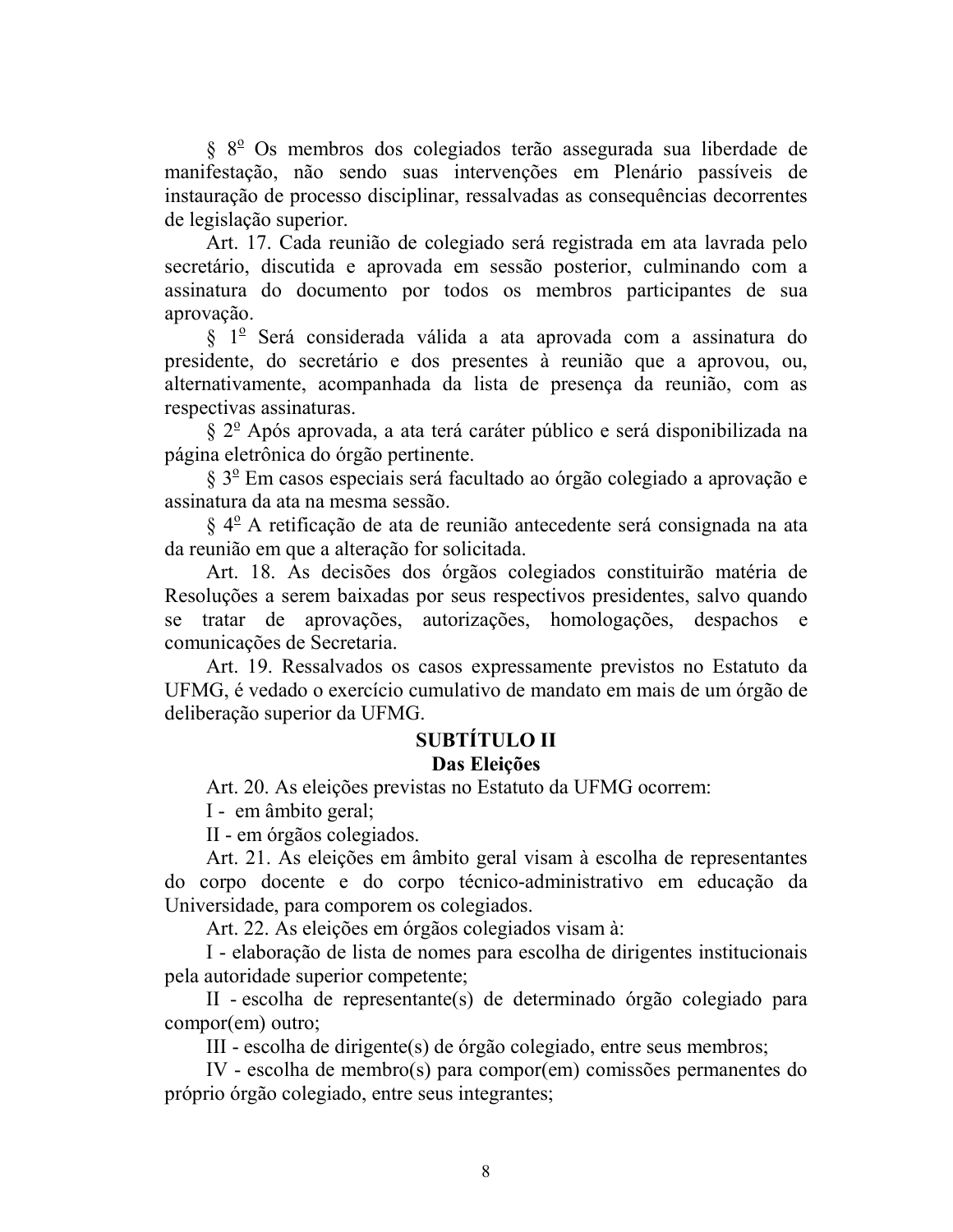V - escolha de integrante(s) de comissões especiais.

Art. 23. São previstas no Estatuto da UFMG as seguintes eleições em âmbito geral:

I - pelo corpo docente:

a) eleição de professores para integrarem o Conselho Universitário  $(art. 8<sup>o</sup>, VI);$ 

b) eleição de até seis docentes para integrarem o CEPE (art. 15, IX);

c) eleição de três professores para integrarem o Conselho de Curadores  $(art. 20, III);$ 

d) eleição de representantes docentes pelos pares, para integrarem as Congregações das Unidades Acadêmicas (art. 41, III).

II - pelo corpo técnico-administrativo em educação:

a) eleição de representantes do corpo técnico-administrativo em educação para integrarem o Conselho Universitário (art. 8, VII);

b) eleição de representante do corpo técnico-administrativo em educação para integrar o Conselho de Curadores (art. 20, VI);

c) eleição de representantes do corpo técnico-administrativo em educação para integrarem o Conselho de Diretores (art. 32, VII).

III - pelos Coordenadores de Colegiados de Cursos de Graduação: eleição de três professores para integrarem o CEPE (art. 15, VII);

IV - pelos Coordenadores de Colegiados de Cursos de Pós-Graduação: eleição de três professores para integrarem o CEPE (art. 15, VIII).

Parágrafo único. As eleições a que se refere este artigo deverão estar concluídas, no mínimo, trinta dias antes do término da vigência dos mandatos.

Art. 24. São previstas no Estatuto da UFMG as seguintes eleições em órgãos colegiados:

I - pelos Conselhos Universitário, de Ensino, Pesquisa e Extensão e de Curadores, em reunião conjunta:

a) para elaboração de lista de nomes para escolha do Reitor da Universidade (artigos  $26$  e  $27$ );

b) para elaboração de lista de nomes para escolha do Vice-Reitor da Universidade (artigos 30 e 31).

II - pela Comissão de Orçamento e Contas do Conselho Universitário: eleição, entre seus membros, de um representante para integrar e presidir o Conselho de Curadores (art. 20, I);

III - pelo Conselho Universitário: eleição de dois representantes do Colegiado, escolhidos entre seus membros, para integrarem o Conselho de Curadores (art. 20, II);

IV - pela Congregação de Unidade Acadêmica:

a) para elaboração de lista de nomes para escolha do Diretor da Unidade  $(art. 42, I);$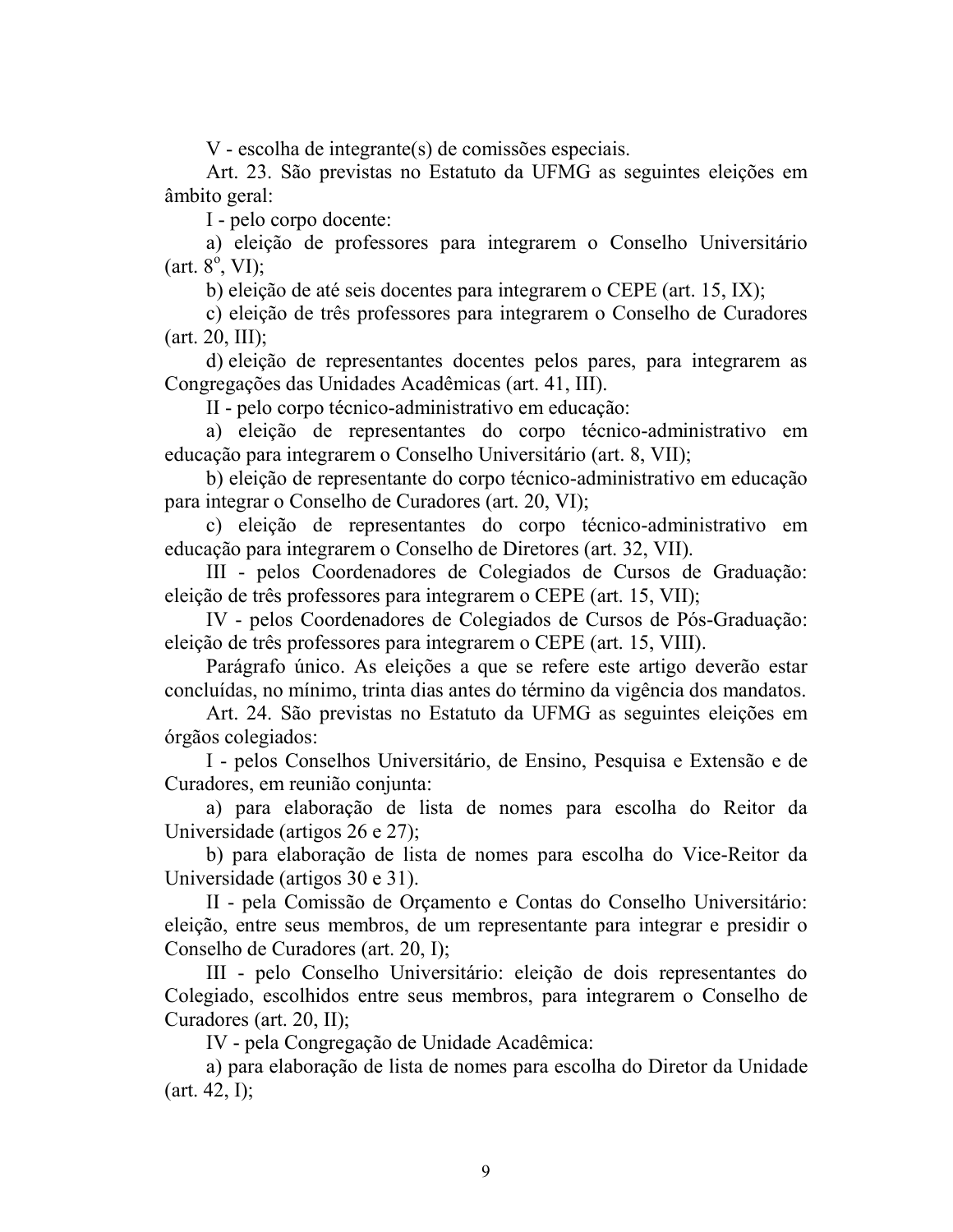b) para elaboração de lista de nomes para escolha do Vice-Diretor da Unidade (art.  $42$ , I);

c) para elaboração de lista de nomes para escolha de Diretor de Orgão Complementar pelo Diretor da Unidade (art. 67);

d) eleição de um professor para integrar o Conselho Universitário (art. 8,  $V$ );

e) eleição de um professor para integrar o Conselho de Ensino, Pesquisa e Extensão (art. 15, IV).

V - pelo Colegiado Superior de cada Unidade Especial não vinculada a Unidade Acadêmica: eleição de um professor para integrar o CEPE (art. 15,  $VI$ );

VI - pelo Conselho Diretor de Órgão Suplementar: para elaboração de lista tríplice para escolha de seu Diretor e de seu Vice-Diretor (art. 66,  $\S 2^{\circ}$ );

VII - pela Assembleia do Departamento: para eleição do Chefe e do Subchefe por maioria absoluta dos votos de seus membros (art. 51, I; art. 52; art. 53, parágrafo único);

VIII-pelo Colegiado de Curso: eleição do Coordenador e do Subcoordenador pela maioria absoluta dos votos de seus membros (art. 55 caput,  $\S 2^{\circ}$ ).

Parágrafo único. Em cada órgão colegiado, são eleitores todos os seus membros efetivos.

Art. 25. As eleições são convocadas:

I - pelo Reitor, no âmbito da Universidade;

II - pelo Diretor, no âmbito da Unidade.

Art. 26. Nas eleições em âmbito geral e em órgãos colegiados, serão observados os seguintes procedimentos:

I - as eleições serão precedidas de divulgação de edital, com antecedência mínima de quarenta e cinco dias da data de sua realização;

II - o edital de eleição preverá, no mínimo:

a) as condições de elegibilidade;

b) o período, o local e o horário de inscrição de candidato(s);

c) a declaração de aceite da investidura no cargo pelo(s) candidato(s), caso seja $(m)$  eleito $(s)$ :

d) o período de vigência do mandato do(s) eleito(s) e a data de seu início:

e) a permissão, ou não, de recondução;

f) o conjunto dos eleitores;

g) a data, o local e o período de realização da eleição;

h) a data, o local e o horário da apuração dos votos;

i) o período de recebimento de recurso(s);

j) a data da homologação do resultado.

III - as eleições ocorrerão por escrutínio secreto;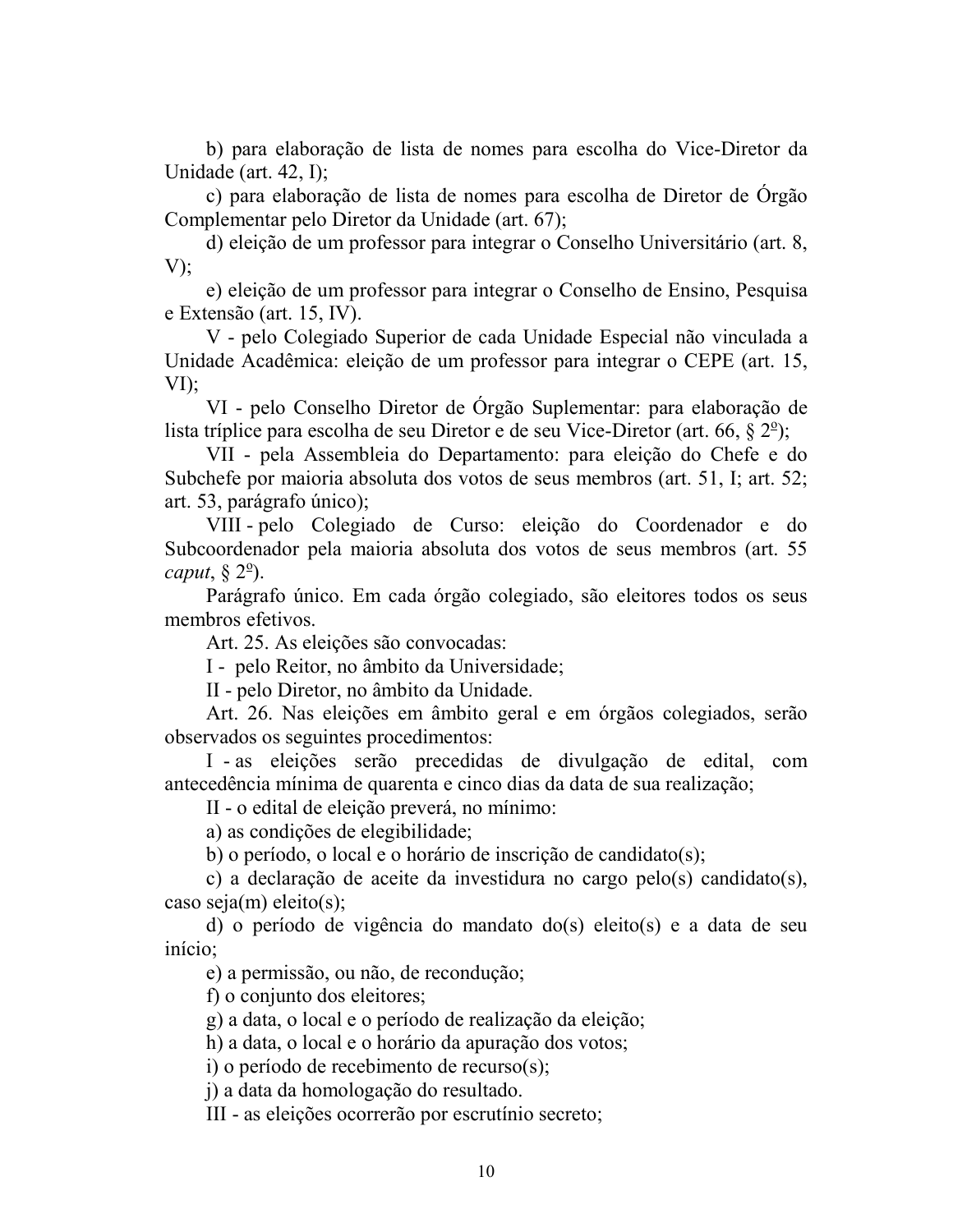IV - serão elegíveis apenas os candidatos que declararem, prévia e expressamente, que aceitarão a investidura no mandato, se escolhidos;

V - cada eleitor terá direito a apenas um voto, exercido pessoalmente, em um único nome para cada cargo a ser provido;

VI - a autoridade competente nomeará a(s) comissão(ões) receptora e escrutinadora:

VII - a apuração dos votos ocorrerá imediatamente após o encerramento da eleição:

VIII - será considerado eleito o candidato mais votado, ressalvada disposição diversa, expressa na regulamentação relativa à constituição do órgão colegiado.

§ 1º Será lavrada ata correspondente a cada pleito, contendo quadro sucinto com a indicação individualizada dos resultados obtidos e do(s) nome(s) do(s) candidato(s) eleito(s), a qual será submetida à aprovação da comissão escrutinadora.

§ 2º Caberá recurso contra candidatura ou contra resultado de eleição, por estrita arguição de ilegalidade, observados os seguintes prazos:

I - dois dias, contra candidatura(s), contados a partir do encerramento do período de inscrições;

II-cinco dias, contra resultado de eleição, contados a partir da divulgação do resultado.

Art. 27. Nas eleições em órgãos colegiados, serão também observados os seguintes aspectos:

I - no ato da inscrição de chapas, os candidatos indicarão o membro efetivo e o suplente, para cumprimento de mandatos vinculados, caso sejam eleitos:

II - a eleição ocorrerá ao longo de uma reunião, cuja duração poderá ser ampliada, e será verificado, quando da apuração dos votos, se foi obtido o *quorum* regulamentar;

III - a escolha de nomes pelo colegiado poderá ocorrer mediante três sistemáticas de eleição:

a) simbólica, quando se tratar de indicação ou designação de nome(s) para compor(em) as próprias comissões ou outros colegiados;

b) secreta, com votação em cédula, sempre que o Plenário julgar conveniente, ou quando a situação requerer sigilo;

c) nominal, mediante o requerimento de, pelo menos, um terço dos membros do colegiado.

IV - o Presidente do colegiado nomeará comissões receptora e escrutinadora;

V - a apuração da eleição ocorrerá na mesma sessão em que for realizada a votação;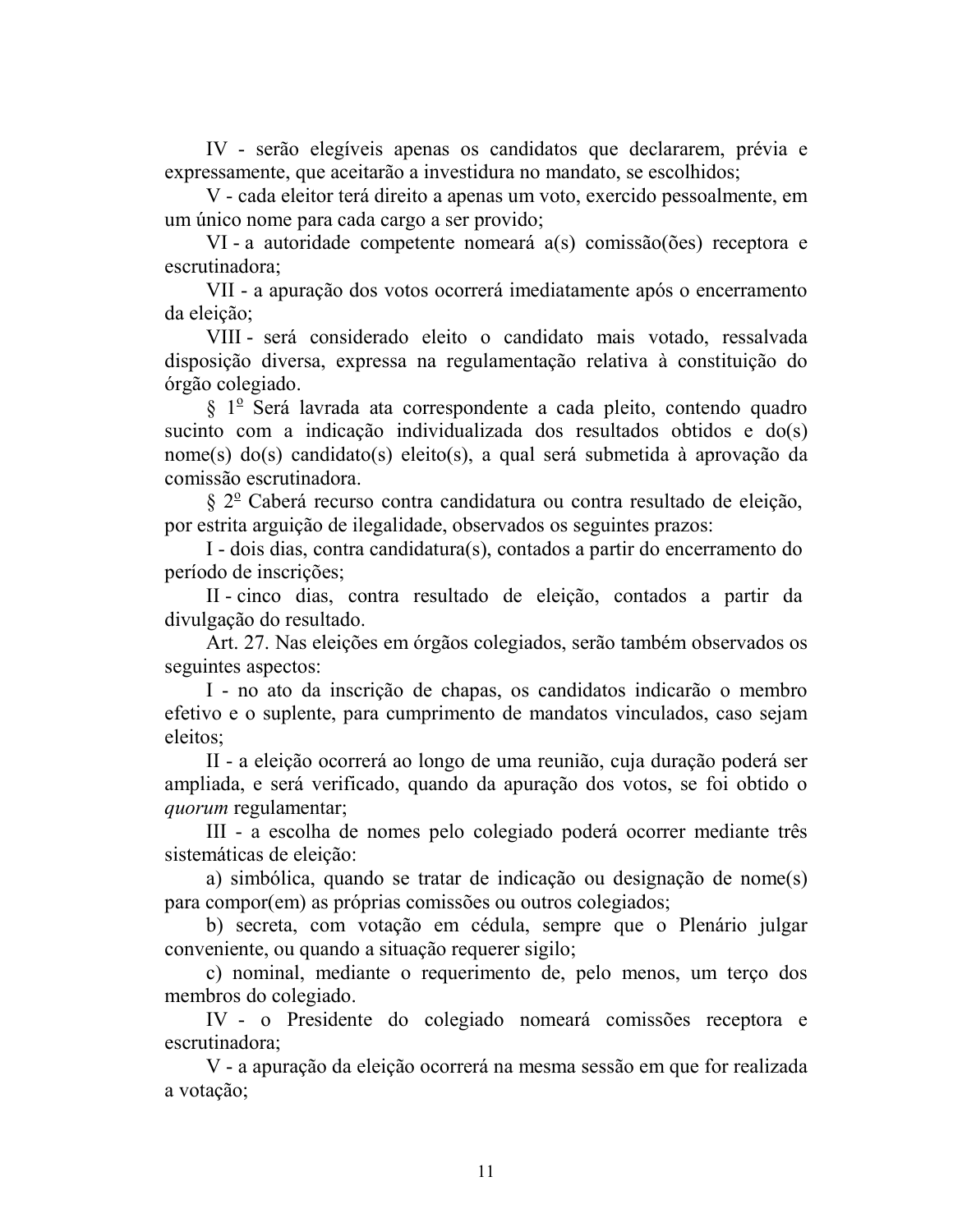VI - será considerado eleito o candidato que obtiver a maioria simples de votos dos presentes, exceto nos casos em que for prevista maioria qualificada.

Art. 28. Nas eleições em órgãos colegiados, para a escolha do(s) próprio(s) dirigente(s), serão observados os seguintes procedimentos:

I - será adotado o processo de votação secreta;

II - será considerado eleito o candidato que obtiver a maioria absoluta dos votos dos membros do colegiado.

Parágrafo único. Haverá eleição para recompor vaga liberada por membro eleito para atuar como dirigente do colegiado.

Art. 29. Nas eleições em órgãos colegiados, para a elaboração de lista de nomes para escolha de dirigente(s), serão observados os seguintes procedimentos:

I - o Presidente do colegiado nomeará comissões receptora e escrutinadora:

II - será adotado o processo de votação secreta;

III - cada eleitor terá direito a um voto apenas, exercido pessoalmente, em um único nome para cada cargo a ser provido;

IV - serão realizados tantos escrutínios quantos forem necessários para a integralização da lista de nomes;

V - a apuração da eleição será realizada na mesma sessão em que ocorrer a votação.

Parágrafo único. A lista de nomes, elaborada por ordem decrescente dos votos obtidos, será encaminhada à autoridade competente, pelo menos trinta dias antes do término do mandato do dirigente em exercício; nos demais casos, será enviada no prazo de trinta dias subsequentes à vacância do cargo, ressalvados os prazos determinados em lei.

Art. 30. Nas eleições previstas neste Título, sempre que houver empate, será considerado eleito o servidor docente ou técnico-administrativo em educação mais antigo em exercício na UFMG e, no caso de persistir o empate, o mais idoso.

Art. 31. Nas eleições de representantes para comporem órgãos colegiados, o membro suplente será eleito com mandato vinculado ao do efetivo, para substituí-lo em suas faltas e impedimentos, ocorrendo perda da representação, no caso de vacância da representação efetiva, observado o disposto no art. 13,  $\S 5^{\circ}$  deste Regimento Geral.

Art. 32. Nas eleições para escolha de Reitor, Diretor de Unidade ou de Órgão Complementar e Suplementar, Chefe de Departamento e Coordenador de Colegiado de Curso, sem prejuízo de concomitância eleitoral, os votos para eleição dos respectivos substitutos legais serão atribuídos e apurados separadamente, em virtude de os mandatos serem desvinculados.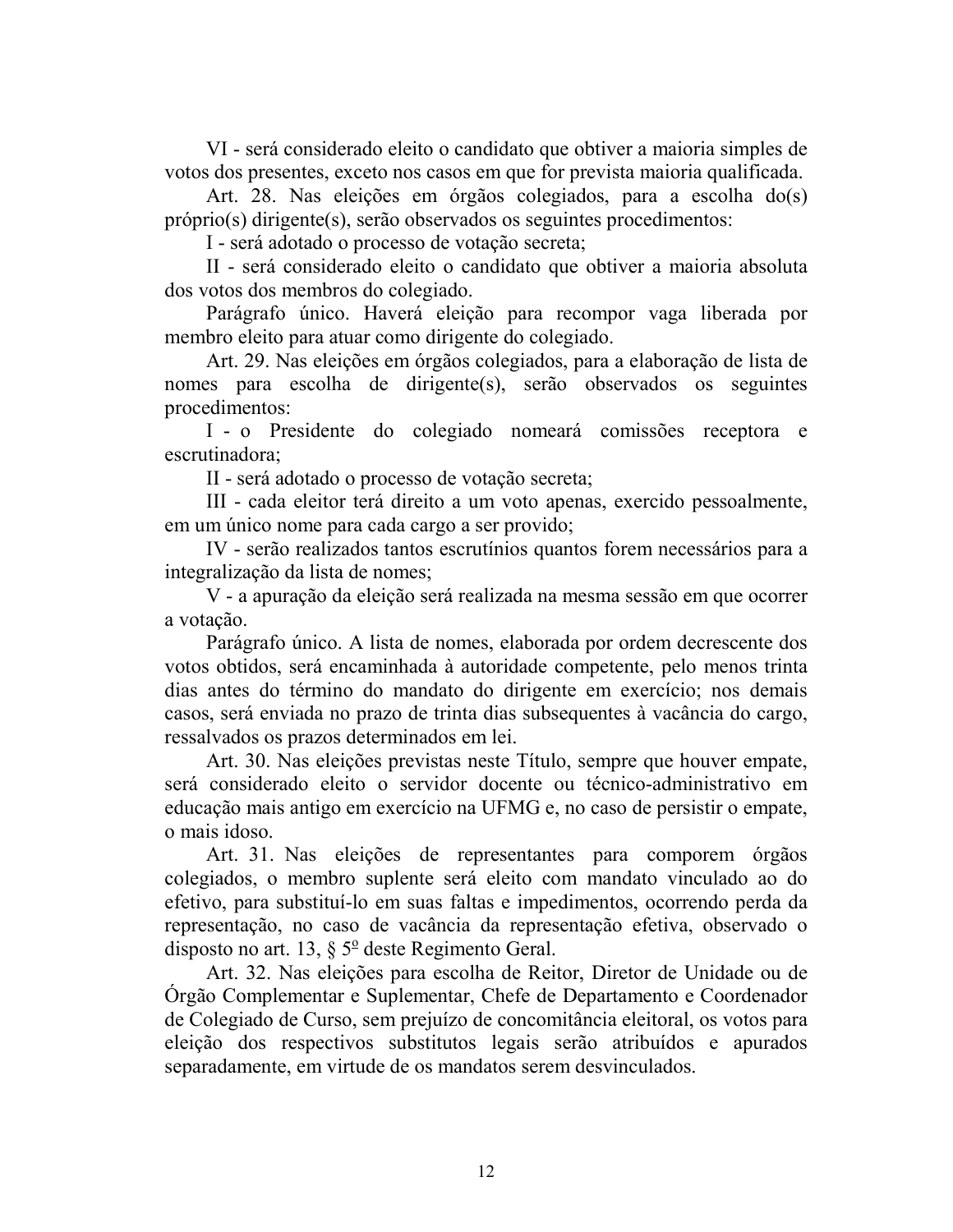Art. 33. Quaisquer outras eleições que ocorrerem na UFMG, por determinação de regimentos ou regulamentos de órgãos específicos, seguirão os dois modelos configurados neste Subtítulo.

### **TÍTULO III**

#### Do Ensino, Pesquisa e Extensão

Art. 34. O ensino, a pesquisa e a extensão, atividades fundamentais e indissociáveis da Universidade, obedecerão aos dispositivos deste Título, que serão complementados por normas gerais e resoluções aprovadas pelo Conselho de Ensino, Pesquisa e Extensão.

# **SUBTITULO I** Do Ensino Superior **CAPÍTULO I**

#### Disposições Básicas

Art. 35. Os cursos de Graduação, de Pós-Graduação e a Residência, bem como os cursos Sequenciais e outros, têm como objetivo a formação acadêmica e profissional do discente, em nível superior.

Art. 36. O regime didático-científico dos cursos de Graduação e de Pós-Graduação será regulamentado pelo Conselho de Ensino, Pesquisa e Extensão, por meio das Normas Gerais de Graduação e das Normas Gerais de Pós-Graduação, respectivamente, nos termos do artigo  $5^\circ$ ,  $\S 2^\circ$ , inciso II, alínea a deste Regimento Geral.

 $\S 1^{\circ}$  Os cursos de Residência e os cursos Sequenciais, bem como novas modalidades de formação a serem implementadas, serão regulamentados pelo Conselho de Ensino, Pesquisa e Extensão.

 $\S 2^{\circ}$  Os cursos referidos no art. 35 poderão ser oferecidos na forma a distância, a ser regulamentada pelo Conselho de Ensino, Pesquisa e Extensão, observados os princípios, as normas deste Regimento Geral e a legislação vigente.

Art. 37. A criação e a extinção de curso, atribuições do Conselho Universitário, serão propostas pelo Conselho de Ensino, Pesquisa e Extensão, por iniciativa própria ou da Congregação da Unidade Acadêmica responsável por sua oferta.

Parágrafo único. A criação de curso será proposta mediante projeto aprovado pela(s) Congregação(ões) da(s) Unidade(s) Acadêmica(s) envolvida(s).

Art. 38. O Conselho de Ensino, Pesquisa e Extensão fixará as vagas iniciais de cada curso, ouvida a Congregação da Unidade sede do respectivo Colegiado do Curso.

Parágrafo único. Entende-se por vagas iniciais as oferecidas em cada curso, mediante processo seletivo.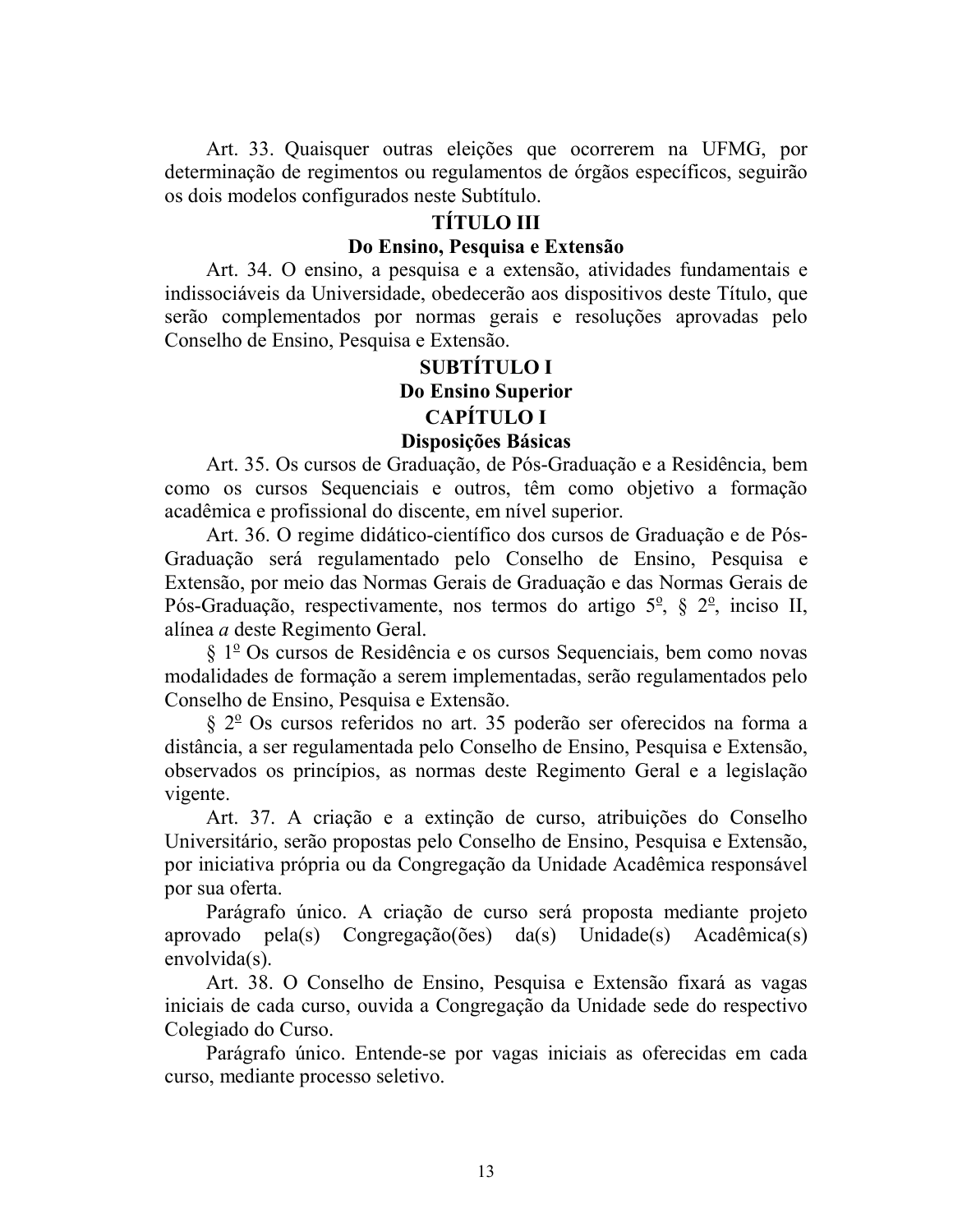Art. 39. O ingresso de candidato selecionado para ocupar vaga discente em um curso ofertado pela UFMG será efetivado mediante registro acadêmico, nas datas fixadas no Calendário Escolar da UFMG.

 $\S$  1<sup>o</sup> O registro acadêmico, único e obrigatório, corresponde a um número pelo qual o aluno será identificado durante toda a sua permanência na Universidade.

 $\frac{1}{2}$  Cada aluno terá direito a um único registro acadêmico, correspondente a uma só vaga no curso em que foi admitido na UFMG.

Art. 40. O aluno deverá efetuar sua matrícula em cada período letivo, nas datas fixadas no Calendário Escolar da UFMG.

 $\S 1^{\circ}$  A matrícula consiste na inscrição do aluno na disciplina ou atividade acadêmica curricular a ser desenvolvida em cada período letivo.

 $\S 2^{\circ}$  O aluno receberá orientação da Universidade para a efetivação de sua matrícula.

Art. 41. A permanência do aluno na UFMG dar-se-á até:

I - a conclusão do curso e a obtenção do grau acadêmico;

II - o desligamento e o consequente cancelamento do registro acadêmico, por:

a) descumprimento de exigências previstas nas Normas Gerais de Graduação e nas Normas Gerais de Pós-Graduação;

b) aplicação pela Universidade das condições de desligamento previstas nas Normas Gerais de Graduação e nas Normas Gerais de Pós-Graduação considerada a condição pública da vaga ocupada;

c) aplicação de penalidade prevista no Código de Convivência Discente.

III - a desistência formal da vaga a que tem direito.

# **CAPÍTULO II**

#### Da Graduação

Art. 42. A admissão de alunos aos cursos de Graduação ocorrerá mediante processo seletivo, de acordo com as normas estabelecidas pelo Conselho de Ensino, Pesquisa e Extensão.

Parágrafo único. A organização e a execução do processo seletivo ficarão a cargo de comissão permanente instituída especificamente para esse fim.

Art. 43. Uma vez encerrado o período de matrícula nas vagas iniciais de cada curso, conceituadas no artigo 38, as vagas remanescentes porventura existentes serão providas por meio de processo seletivo específico, regulamentado pelas Normas Gerais de Graduação.

Parágrafo único. Entende-se por vagas remanescentes a diferença entre o quantitativo total de vagas ofertadas em um curso e o número de alunos a ele vinculados, calculada de acordo com norma específica estabelecida pelo Conselho de Ensino, Pesquisa e Extensão.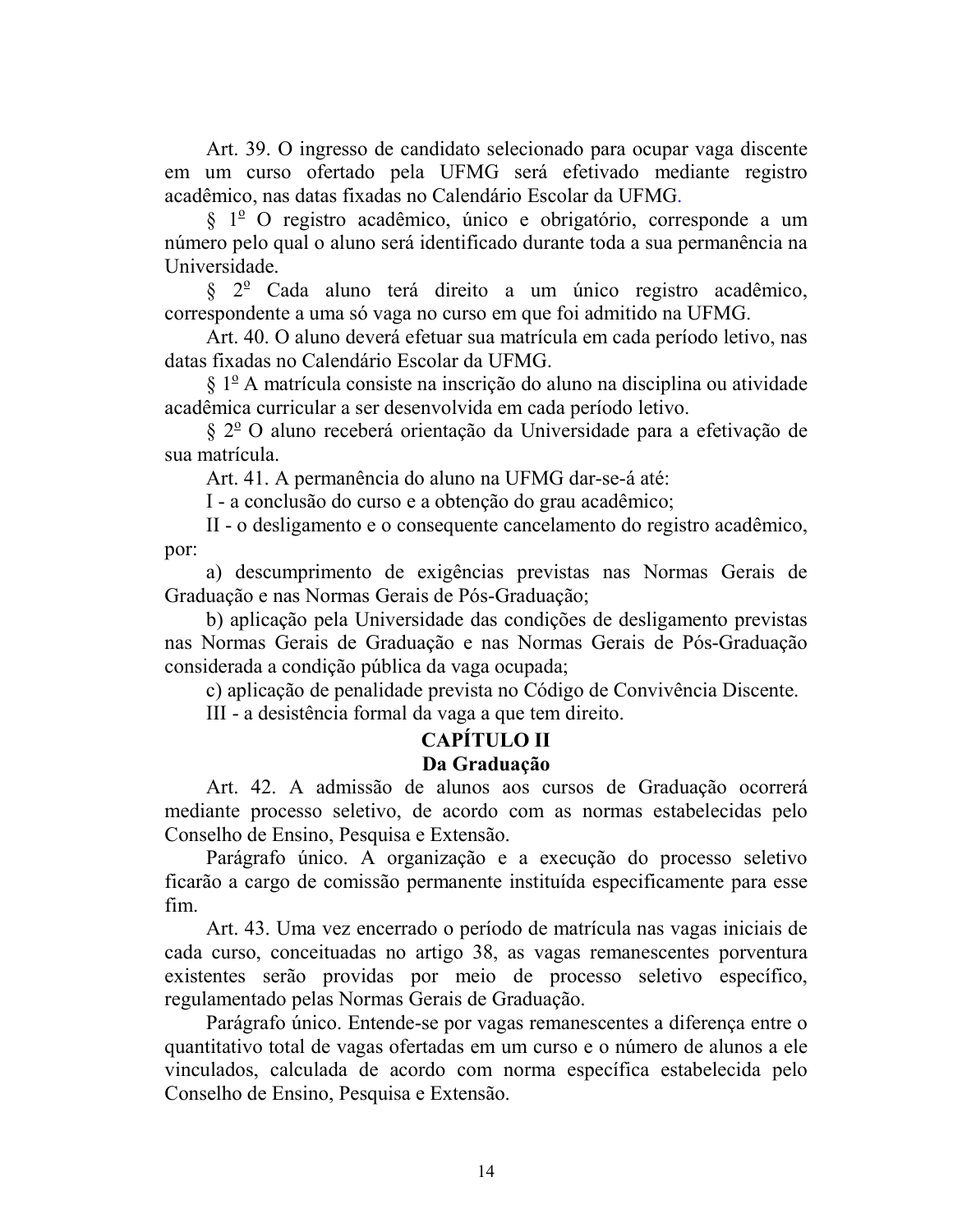Art. 44. As vagas remanescentes serão oferecidas à comunidade através dos procedimentos de Rematrícula, Reopção, Transferência e Obtenção de Novo Título.

 $\S 1^{\circ}$  A rematrícula é a readmissão, ao mesmo curso, de aluno desligado da UFMG.

§ 2<sup>°</sup> A reopção é a transferência do aluno de um para outro curso da UFMG.

 $\S 3^{\circ}$  A transferência é a admissão, a cursos de Graduação da UFMG, de alunos oriundos de cursos correspondentes ou afins, ofertados por outras instituições de ensino superior, nacionais ou estrangeiras.

 $\S 4^{\circ}$  A obtenção de novo título é a oportunidade de o portador de diploma de curso de Graduação, com validade no País, iniciar novo curso de mesmo nível na UFMG.

Art. 45. Será facultada ao graduado em curso da UFMG com mais de uma habilitação ou ênfase, a possibilidade de requerer a Continuidade de Estudos, para obter outra habilitação ou ênfase no mesmo curso, observadas as Normas Gerais de Graduação.

### **CAPÍTULO III**

### Da Pós-Graduação

Art. 46. A UFMG oferecerá cursos de Pós-Graduação stricto sensu nos seguintes níveis:

I - Mestrado, cujos objetivos são:

a) ampliar o conhecimento profissional e acadêmico do aluno;

b) possibilitar a iniciação do estudante na atividade de pesquisa em área específica;

c) preparar profissionais para o exercício do magistério superior, nos termos da legislação vigente.

II - Doutorado, cujos objetivos são:

a) desenvolver a capacidade do aluno para conduzir pesquisa original e independente;

b) preparar profissionais para o exercício do magistério superior, nos termos da legislação vigente.

§ 1<sup>º</sup> Os cursos de Mestrado e Doutorado em áreas afins poderão ser organizados sob a forma de Programas de Pós-Graduação.

§ 2<sup>°</sup> A defesa de tese de Doutorado será obrigatoriamente precedida da aprovação do candidato em exame de qualificação.

§ 3<sup>o</sup> As sessões de defesa de tese, de dissertação ou de trabalho equivalente serão públicas.

Art. 47. O Conselho de Ensino, Pesquisa e Extensão poderá admitir a candidatura à obtenção do grau de Doutor por defesa direta de tese, cujo processo regulamentará, mediante Resolução Complementar.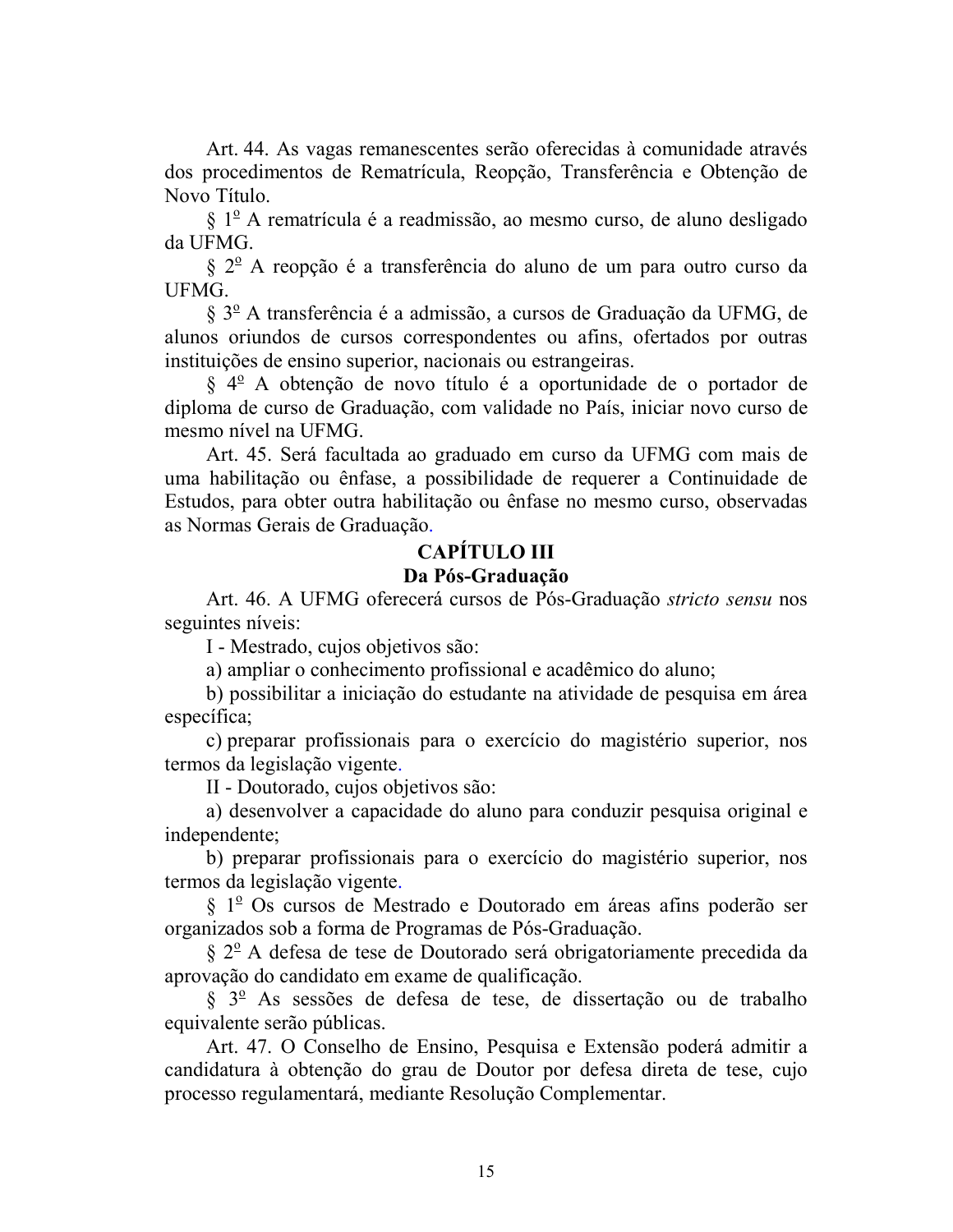Art. 48. A UFMG oferecerá cursos de Pós-Graduação lato sensu nos seguintes níveis:

I - Aperfeiçoamento, cujo objetivo é o aprimoramento de habilidades técnicas em determinada área do conhecimento;

II - Especialização, cujo objetivo é a qualificação profissional do estudante, no contexto de área restrita do conhecimento.

## **CAPÍTILO IV**

#### Da Verificação do Rendimento Escolar

Art. 49. O rendimento escolar do aluno será verificado em cada disciplina ou atividade acadêmica, abrangendo os aspectos de frequência e aproveitamento, cada um dos quais com caráter reprovatório.

 $\S$  1<sup>o</sup> A frequência mínima obrigatória, em cada disciplina ou atividade acadêmica, é de 75% da carga horária prevista, exceto nos casos estabelecidos em lei.

 $\frac{1}{2}$  2<sup>o</sup> A verificação do rendimento do aluno será feita por pontos cumulativos, em uma escala de zero a cem.

Art. 50. Apurados os resultados finais, o rendimento escolar de cada aluno será convertido nos seguintes conceitos:

I - A - Excelente: de 90 a 100 pontos;

 $II - B - Otimo$ : de 80 a 89 pontos;

III- C - Bom: de 70 a 79 pontos;

IV - D - Regular: de  $60$  a  $69$  pontos;

 $V - E$  - Fraco: de 40 a 59 pontos;

VI - F - Insuficiente: abaixo de 40 pontos de aproveitamento e/ou infrequência do aluno.

Parágrafo único. O aluno frequente que alcançar, no mínimo, conceito D em cada disciplina ou atividade acadêmica, será considerado aprovado e obterá os créditos correspondentes.

Art. 51. O rendimento semestral global de um aluno de Graduação corresponderá à média ponderada do seu desempenho acadêmico em cada semestre e será calculado de acordo com o disposto nas Normas Gerais de Graduação.

Art. 52. As situações especiais de verificação do rendimento escolar serão regulamentadas nas Normas Gerais de Graduação.

# **CAPÍTULO V**

### Do Calendário Escolar

Art. 53. O Departamento de Registro e Controle Acadêmico-DRCA elaborará anualmente, para deliberação do Conselho de Ensino, Pesquisa e Extensão, proposta de Calendário Escolar da UFMG, observados os preceitos legais vigentes.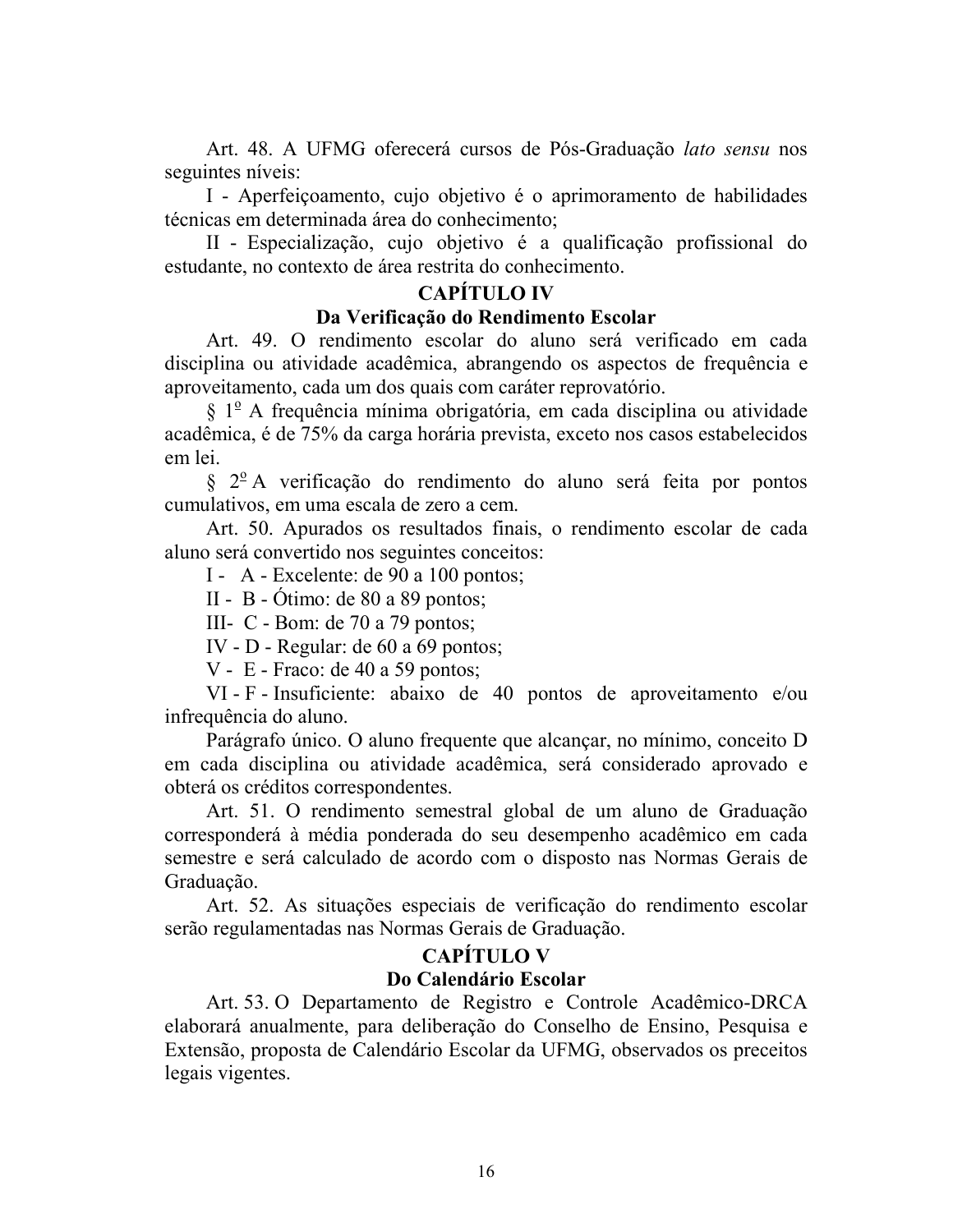Art. 54. O Colegiado Superior de cada Unidade, ouvidos os Colegiados de Curso e os Colegiados Especiais, promoverá a adequação do calendário em seu âmbito, respeitado o Calendário Escolar da UFMG, aprovado pelo Conselho de Ensino, Pesquisa e Extensão.

Art. 55. Em caso de interrupção de atividades, o Calendário Escolar da UFMG será refeito, de modo a garantir a complementação integral da carga horária estabelecida para cada disciplina ou atividade acadêmica, no período letivo

# **SUBTÍTULO II** Da Educação Básica e Profissional

Art. 56. A Educação Básica e Profissional na UFMG tem os seguintes objetivos:

I - o desenvolvimento do educando, buscando assegurar-lhe a formação comum indispensável a seu desenvolvimento como pessoa e à sua progressão no trabalho e em estudos posteriores;

II - a constituição de um campo de produção teórica, metodológica e experimental para a formação do estudante, no ensino superior;

III - a interação da pesquisa educacional gerada na Instituição com o sistema de Educação Básica e Profissional do País.

Art. 57. As atividades de Educação Básica e Profissional serão desenvolvidas em Unidade Especial, cujo funcionamento será estabelecido pelo Conselho Universitário, mediante regimento específico.

Parágrafo único. O Conselho de Ensino, Pesquisa e Extensão estabelecerá as Normas Gerais de Educação Básica e Profissional.

# **SUBTÍTULO III**

## Da Pesquisa e da Extensão

Art. 58. A pesquisa é atividade básica da UFMG, indissociável do ensino, devendo ser estimulada a aplicação de seus resultados.

Art. 59. As atividades de pesquisa envolverão instrumentos de fomento, intercâmbio e disseminação, em consonância com as diretrizes estabelecidas pelo Conselho de Ensino, Pesquisa e Extensão.

Parágrafo único. Será mantido pela UFMG um sistema de registro de dados, necessário ao suporte, ao acompanhamento e à disseminação da pesquisa.

Art. 60. A extensão é processo educativo, artístico, cultural e científico, articulado com o ensino e a pesquisa, de forma indissociável, cujo objetivo é ampliar a relação da Universidade com a sociedade.

 $\S$  1<sup>o</sup> As atividades de extensão, nas áreas técnica, científica, artística e cultural, serão realizadas sob as formas de programas, projetos, cursos, assessoramentos, prestação de serviços e/ou consultorias, entre outras.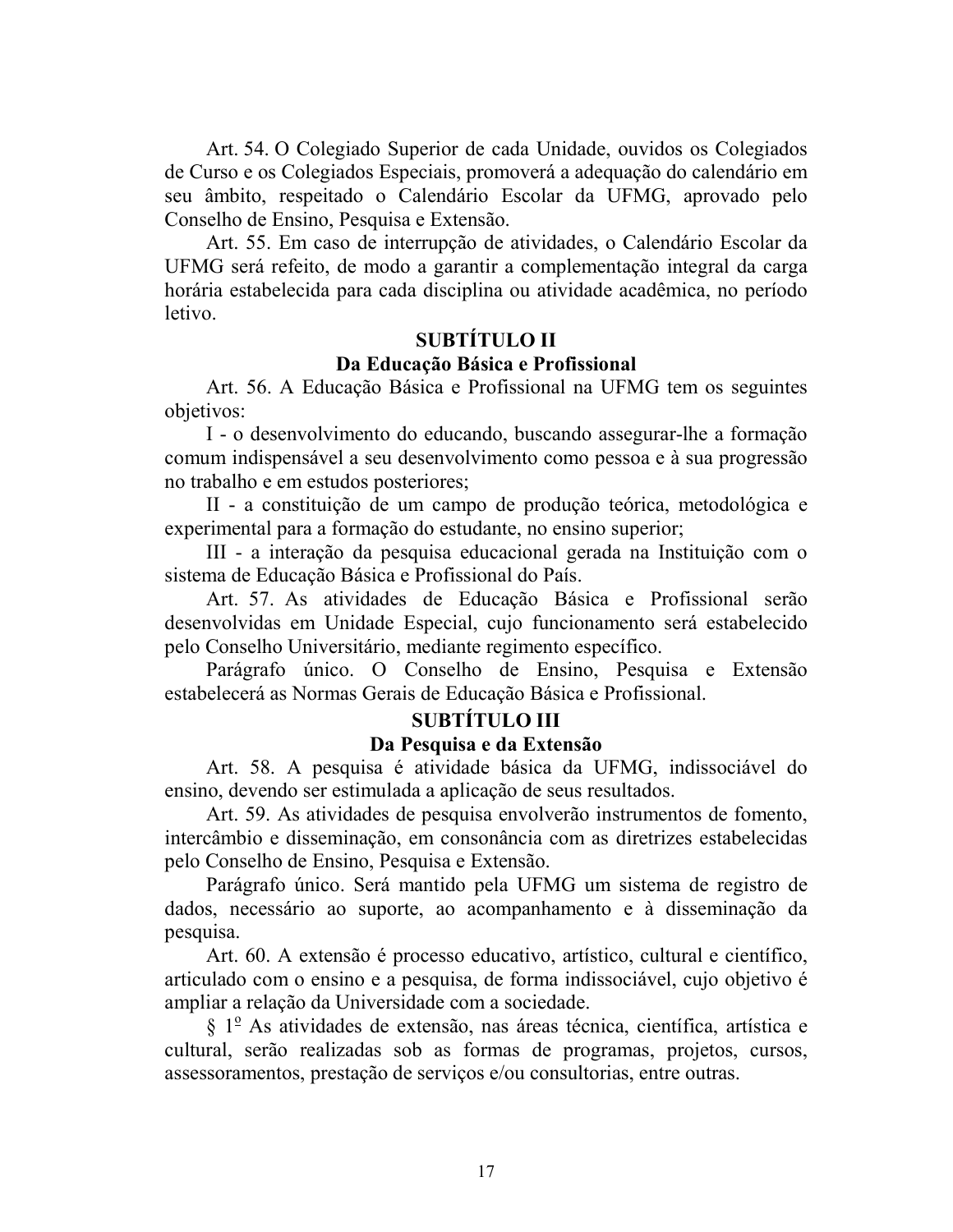$\S 2^{\circ}$  As atividades de extensão integrarão os planos de trabalho tanto dos docentes envolvidos em sua realização, como das Unidades que as promovem.

Art. 61. As atividades de extensão envolverão instrumentos de fomento, intercâmbio e disseminação, em conformidade com as diretrizes estabelecidas pelo Conselho de Ensino, Pesquisa e Extensão.

Art. 62. O Colegiado Superior de cada Unidade estabelecerá formas de aprovação e acompanhamento das atividades de pesquisa e extensão e da prestação de serviços em seu respectivo âmbito.

Parágrafo único. Caberá ao Conselho Universitário regulamentar a prestação de serviços, a propriedade intelectual e a proteção ao conhecimento gerado na Universidade.

# **SUBTÍTULO IV** Dos Títulos Universitários **CAPÍTULO I**

#### Das Disposições Básicas

Art. 63. A UFMG conferirá graus acadêmicos e expedirá os respectivos diplomas:

I - aos concluintes dos cursos de Graduação e de Pós-Graduação *stricto* sensu:

II - aos candidatos a Livre-Docência, aprovados em concurso de títulos e provas, em consonância com os termos da Resolução do Conselho de Ensino, Pesquisa e Extensão que regulamenta a matéria.

Art. 64. A UFMG expedirá certificado de conclusão de Cursos de Especialização, Aperfeicoamento, Ensino Médio, Ensino Fundamental, Extensão e outras modalidades fixadas pelos órgãos competentes.

Art. 65. A UFMG expedirá diploma de técnico a alunos concluintes de curso de Educação Profissional.

Art. 66. A Universidade outorgará títulos honoríficos de Doutor Honoris Causa, Professor Honoris Causa, Professor Emérito, bem como de Benemérito.

# **CAPÍTULO II**

#### Da Colação de Grau

Art. 67. A colação de grau em curso de Graduação constitui um ato acadêmico público e solene, realizado em sessão da Congregação da Unidade que sedia o curso, sob a direção de seu Presidente ou representante.

 $\S 1^{\circ}$  O ato de colação de grau é realizado após o encerramento do período letivo, conforme estabelecido no Calendário Escolar da UFMG.

§ 2<sup>°</sup> Participará do ato de colação de grau somente o estudante que houver cumprido todos os requisitos exigidos para a obtenção do diploma.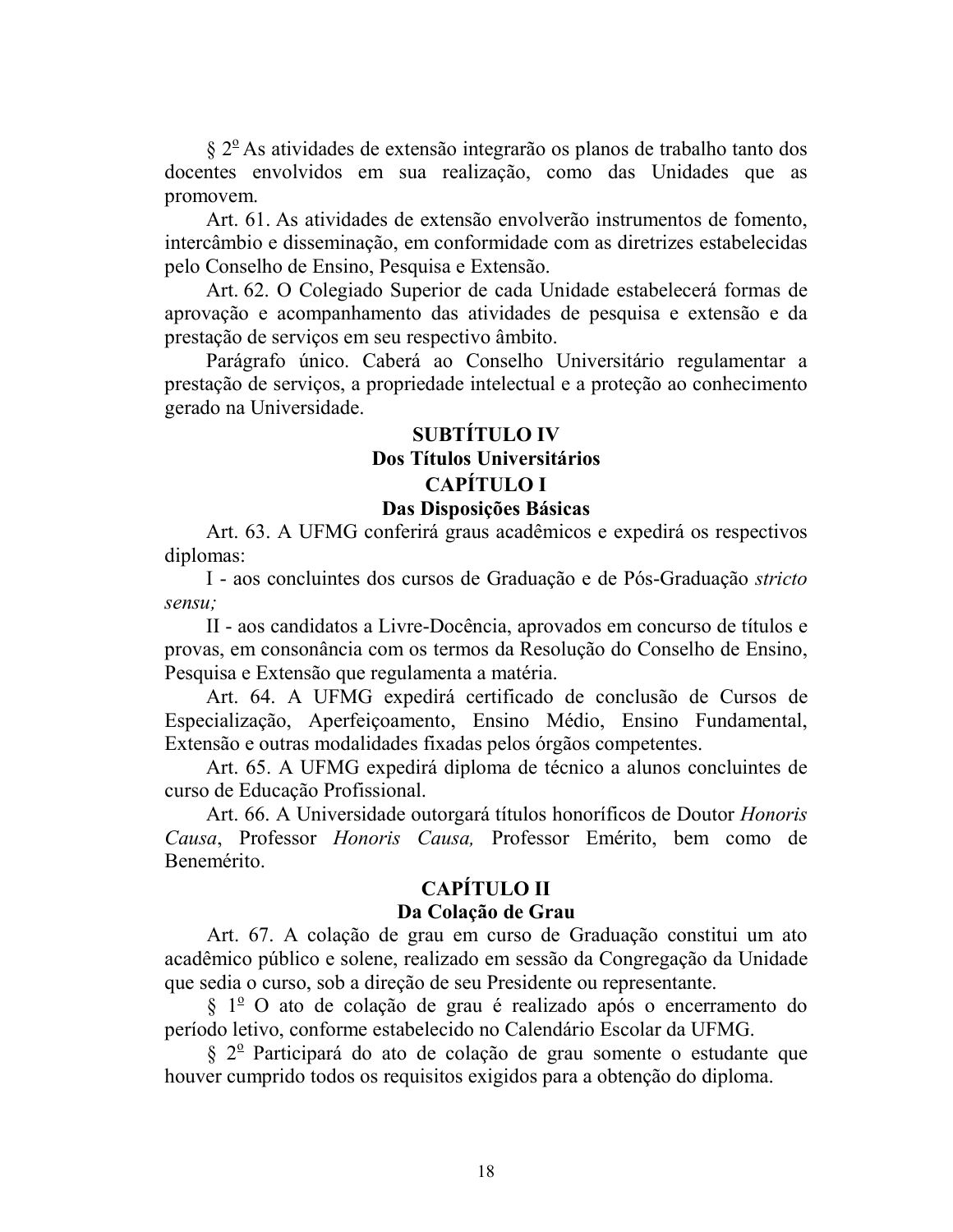§ 3<sup>°</sup> Em casos excepcionais, a requerimento do interessado e a critério do Diretor da Unidade, poderá ser conferido grau em ato administrativo presidido pelo Diretor, na presença de, pelo menos, duas testemunhas ocupantes de cargos na Universidade, em dia, horário e local acordados entre o requerente e o Diretor da Unidade Acadêmica.

§ 4<sup>°</sup> Será facultado a diferentes Unidades Acadêmicas agruparem-se para a realização de cerimônia conjunta de colação de grau, sob a presidência do Reitor.

Art. 68. Os títulos de Mestre e Doutor, independentemente de ato de colação de grau, serão conferidos mediante a remessa pelo Colegiado do Curso à Pró-Reitoria de Pós-Graduação, da documentação comprobatória do cumprimento pelo aluno de todos os requisitos estabelecidos.

# **CAPÍTULO III**

#### Do Reconhecimento e da Revalidação de Diplomas e Certificados

Art. 69. O Conselho de Ensino, Pesquisa e Extensão estabelecerá, por Resolução Complementar, as normas para reconhecimento e revalidação de diplomas acadêmicos conferidos por instituições estrangeiras.

 $\S 1^{\circ}$ O reconhecimento e a revalidação de diplomas serão requeridos ao Reitor.

§ 2<sup>°</sup> Nos processos de revalidação de diplomas de Graduação e de reconhecimento dos de Mestrado e Doutorado, serão apuradas as condições em que foram obtidos e sua equivalência aos conferidos pela UFMG.

# **CAPÍTULO IV**

#### Dos Títulos Honoríficos e das Dignidades Universitárias

Art. 70. Os títulos honoríficos são instrumentos através dos quais a Universidade distingue, honra e homenageia personalidades que tenham prestado contribuição relevante à educação, à ciência e à cultura, em geral, e à UFMG, em particular.

Parágrafo único. Por seu caráter de honraria, os títulos honoríficos não geram deveres nem conferem direitos aos agraciados.

Art. 71. São títulos honoríficos outorgados pela Universidade:

I - Doutor *Honoris Causa*, em reconhecimento a contribuições relevantes para a ciência, a tecnologia ou a cultura;

II - Professor *Honoris Causa*, em reconhecimento a contribuições relevantes para a educação;

III - Professor Emérito, em reconhecimento aos professores aposentados da UFMG, cujos serviços ao magistério e à pesquisa forem considerados de excepcional relevância:

IV - Benemérito, em reconhecimento a contribuições materiais relevantes para a UFMG.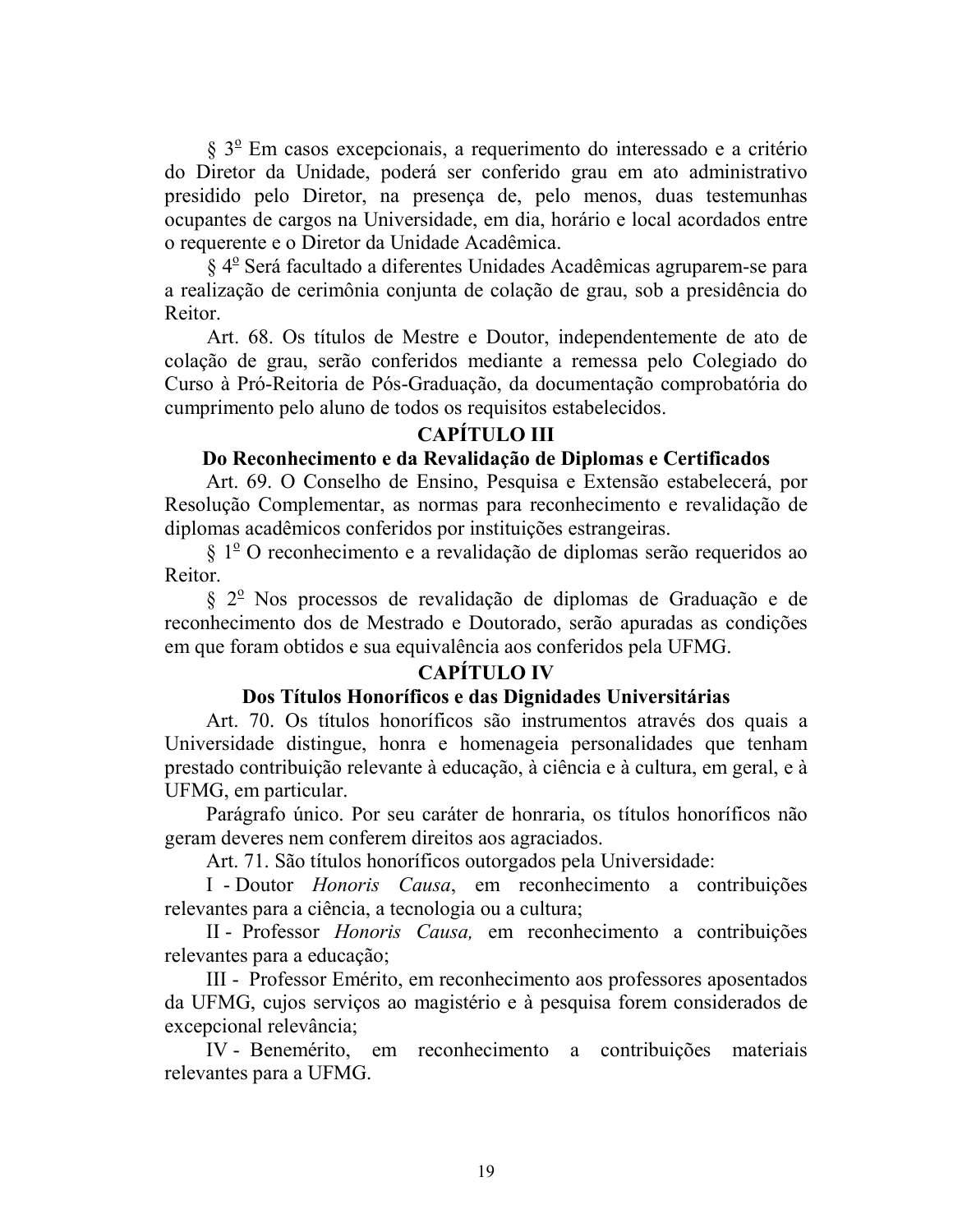§ 1<sup>°</sup> A concessão do título honorífico de Doutor Honoris Causa, Professor Honoris Causa e Benemérito dependerá de proposta fundamentada, subscrita por, pelo menos, cinco membros do Conselho Universitário ou da Congregação proponente e aprovada em escrutínio secreto pelo voto de, no mínimo, dois terços dos membros de ambos os Colegiados.

§ 2<sup>°</sup> A concessão do título de Professor Emérito dependerá de proposta fundamentada, subscrita por, pelo menos, três membros da Congregação e aprovada em escrutínio secreto pelo voto de, no mínimo, dois terços dos seus membros.

Art. 72. Os títulos de Doutor *Honoris Causa* e de Professor *Honoris* Causa não são concedidos a servidor da UFMG, seja do corpo docente, seja do corpo técnico-administrativo em educação, mesmo aposentado.

Art. 73. Os títulos honoríficos serão entregues simbolicamente em sessão pública e solene:

I - do Conselho Universitário, nos casos de Doutor Honoris Causa, Professor Honoris Causa e Benemérito;

II - da Congregação da Unidade, no caso de Professor Emérito.

§ 1<sup>°</sup> Em qualquer caso, a sessão será presidida pelo Reitor.

§ 2<sup>°</sup> Será facultado ao agraciado impossibilitado, de comparecer à sessão pública e solene, por motivo de força maior, para recebimento do título honorífico, o encaminhamento de manifestação à UFMG, declarando seu aceite e requerendo sua entrega em caráter simbólico, caso em que o órgão concedente instituirá comissão especificamente para esse fim.

 $\S 3^{\circ}$  O título honorífico, caso não seja entregue no prazo de um ano de sua concessão, será considerado sem efeito.

Art. 74. O Conselho Universitário, por meio de Resolução, estabelecerá instrumentos para o reconhecimento do mérito de membros do corpo técnicoadministrativo em educação, que, por sua competência, dedicação e lealdade institucional, se destacarem no exercício de suas atividades profissionais.

Art. 75. Cada Congregação poderá instituir um único instrumento de reconhecimento honorífico, mediante a entrega de medalha a servidor do corpo docente ou do corpo técnico-administrativo em educação da Unidade, cuja atuação seja considerada de grande relevância.

Parágrafo único. A medalha a que se refere o *caput* deste artigo será outorgada uma única vez, a cada gestão de Diretoria, a apenas um servidor do corpo docente ou do corpo técnico-administrativo em educação, qualquer que seja sua situação no quadro funcional.

## **TÍTULO IV**

## Da Comunidade Universitária

Art. 76. Os princípios que regem a conduta da comunidade universitária definida no art. 68 do Estatuto são: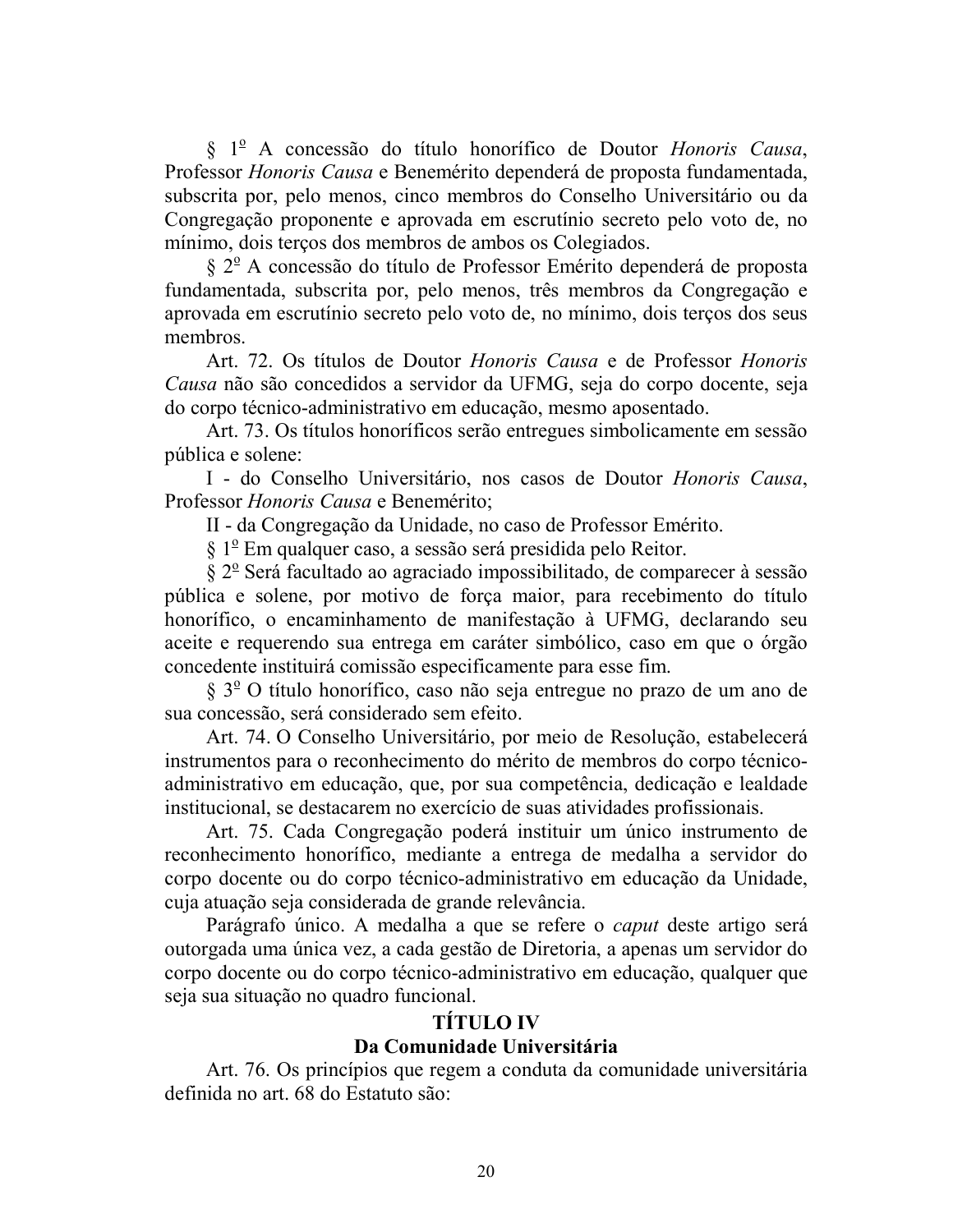I - respeito a todas as autoridades universitárias;

II - urbanidade no trato dispensado a todos os seus membros;

III - cumprimento das normas e regulamentos da Instituição;

IV - probidade na execução das tarefas acadêmicas e administrativas;

V - manutenção da ordem no âmbito institucional, ou em qualquer local onde se realize ato ligado à UFMG ou protagonizado por algum de seus membros, na condição de integrante da comunidade universitária definida no art. 68 do Estatuto:

VI - zelo pelo patrimônio institucional e por bens de terceiros postos a serviço da Universidade;

VII - conduta compatível com a dignidade universitária, pautada pelos princípios éticos institucionais;

VIII - respeito ao meio ambiente, atuando de forma a contribuir para evitar a poluição e com atitudes ecologicamente corretas.

Art. 77. As políticas relativas aos corpos constituintes da comunidade universitária, definida no art. 68 do Estatuto, serão estabelecidas por Resoluções do Conselho Universitário e do Conselho de Ensino, Pesquisa e Extensão, respeitada a legislação vigente.

Parágrafo único. As Resoluções a que se refere o *caput* deste artigo, no que diz respeito ao corpo docente e ao corpo técnico e administrativo, deverão dispor sobre as seguintes matérias:

I - formas de ingresso nas carreiras;

II - estágio probatório;

III - regimes de trabalho;

IV - capacitação:

V - cargos e funções diretivas:

VI - avaliação de desempenho e progressão funcional;

VII - férias, licenças e afastamentos;

VIII - transferência, remoção e redistribuição;

IX - dimensionamento da força de trabalho;

X - regime disciplinar;

XI - exoneração e demissão.

Art. 78. O provimento permanente de servidores em cargos e empregos do corpo docente e do corpo técnico-administrativo em educação ocorrerá mediante concurso público.

§ 1<sup>°</sup> Nos concursos públicos para ingresso nas carreiras de magistério, é assegurada a plena autonomia das bancas ou comissões examinadoras, na avaliação do mérito acadêmico dos candidatos.

 $\S$   $2^{\circ}$  Outras formas de provimento de cargos e empregos públicos poderão ser adotadas pela Universidade, respeitada a legislação vigente.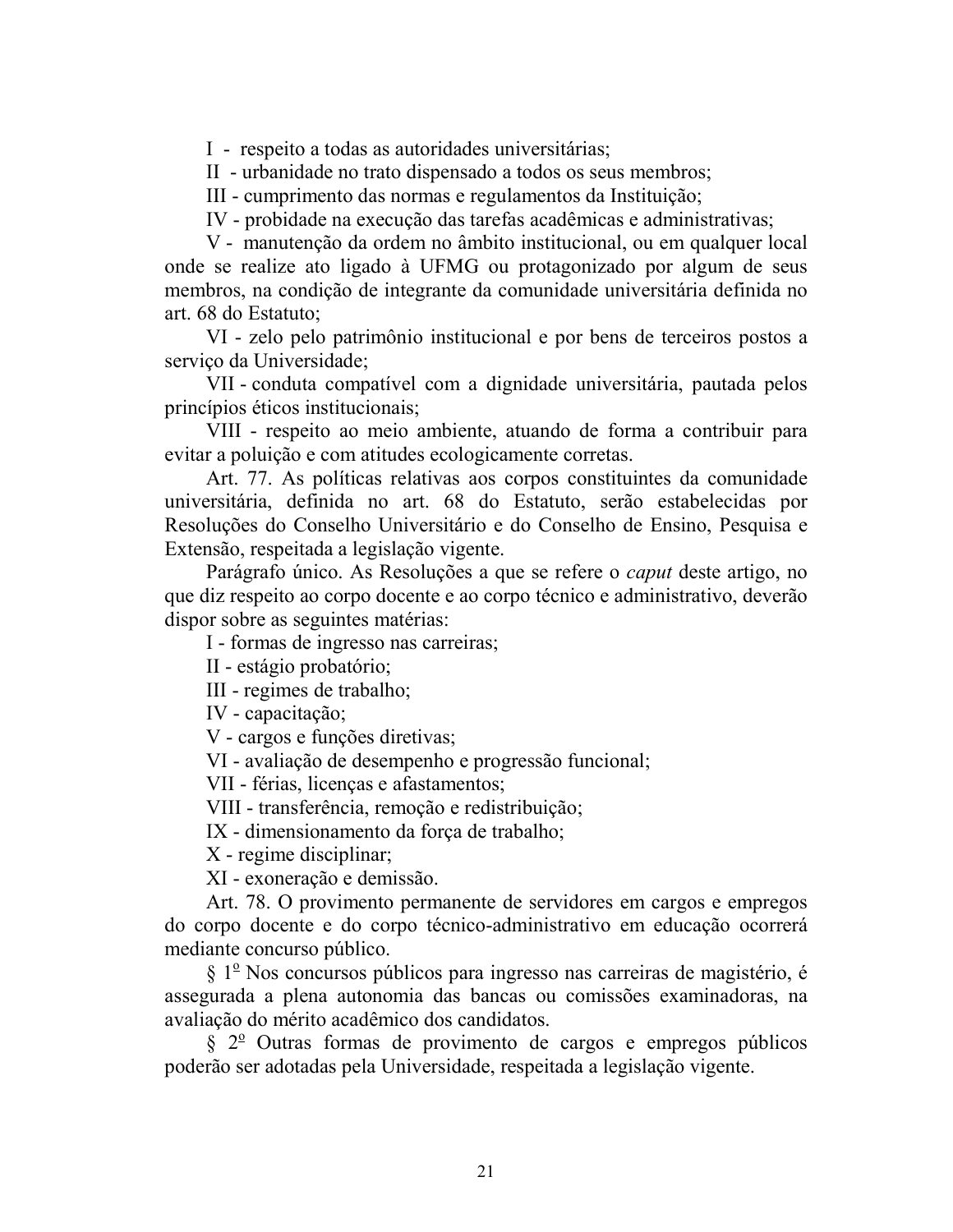# **SUBTÍTULO I** Do Corpo Docente e do Corpo Técnico e Administrativo **CAPÍTULO I** Do Corpo Docente

Art. 79. O corpo docente da UFMG compreende, além dos integrantes das carreiras de magistério, Professores Visitantes e Professores Substitutos.

 $\S$  1<sup>o</sup> Os integrantes das carreiras de magistério constituem o quadro permanente de professores da UFMG.

§ 2<sup>°</sup> O Professor Visitante e o Professor Substituto, por não pertencerem às carreiras de magistério, integram transitoriamente o corpo docente, sendolhes vedado o exercício de funções e cargos de direção e representação, privativos dos integrantes das carreiras de magistério, e a participação em qualquer processo eleitoral, seja como candidatos, seja como eleitores.

§ 3<sup>°</sup> O Professor Visitante será contratado para prestar colaboração transitória em projetos especiais de ensino, pesquisa ou extensão, nos termos da legislação vigente, desde que não tenha pertencido anteriormente ao quadro permanente da Universidade.

 $\S 4^{\circ}$  O Professor Substituto, necessariamente portador de diploma de curso superior, será contratado por tempo determinado, nos termos da legislação vigente, a fim de atender a necessidades eventuais, específicas do ensino de Graduação ou da Educação Básica e Profissional.

 $\S$  5<sup>o</sup> O Professor Emérito, definido no inciso III do art. 71 do presente Regimento e selecionado de acordo com o  $\S 2^{\circ}$  do mesmo artigo, poderá colaborar, voluntariamente, nas atividades acadêmicas da Universidade, em comum acordo com a direção da Unidade e a chefia do Departamento ao qual era vinculado antes de aposentar-se.

Art. 80. O Professor Convidado, prestador de serviço voluntário à Universidade, terá sua atuação regulamentada pela legislação vigente, e sua colaboração não gerará qualquer vínculo empregatício ou profissional com a UFMG.

# **CAPÍTULO II**

#### Do Corpo Técnico e Administrativo

Art. 81. O corpo técnico e administrativo cujo conjunto constitui a forca de trabalho do referido corpo, nos termos da legislação vigente, compreende:

I - servidores pertencentes à carreira dos cargos técnico-administrativos em educação;

II - pessoal técnico e administrativo não pertencente à carreira.

Art. 82. Os integrantes da carreira dos cargos técnico-administrativos em educação constituem o quadro permanente do corpo técnico e administrativo da UFMG.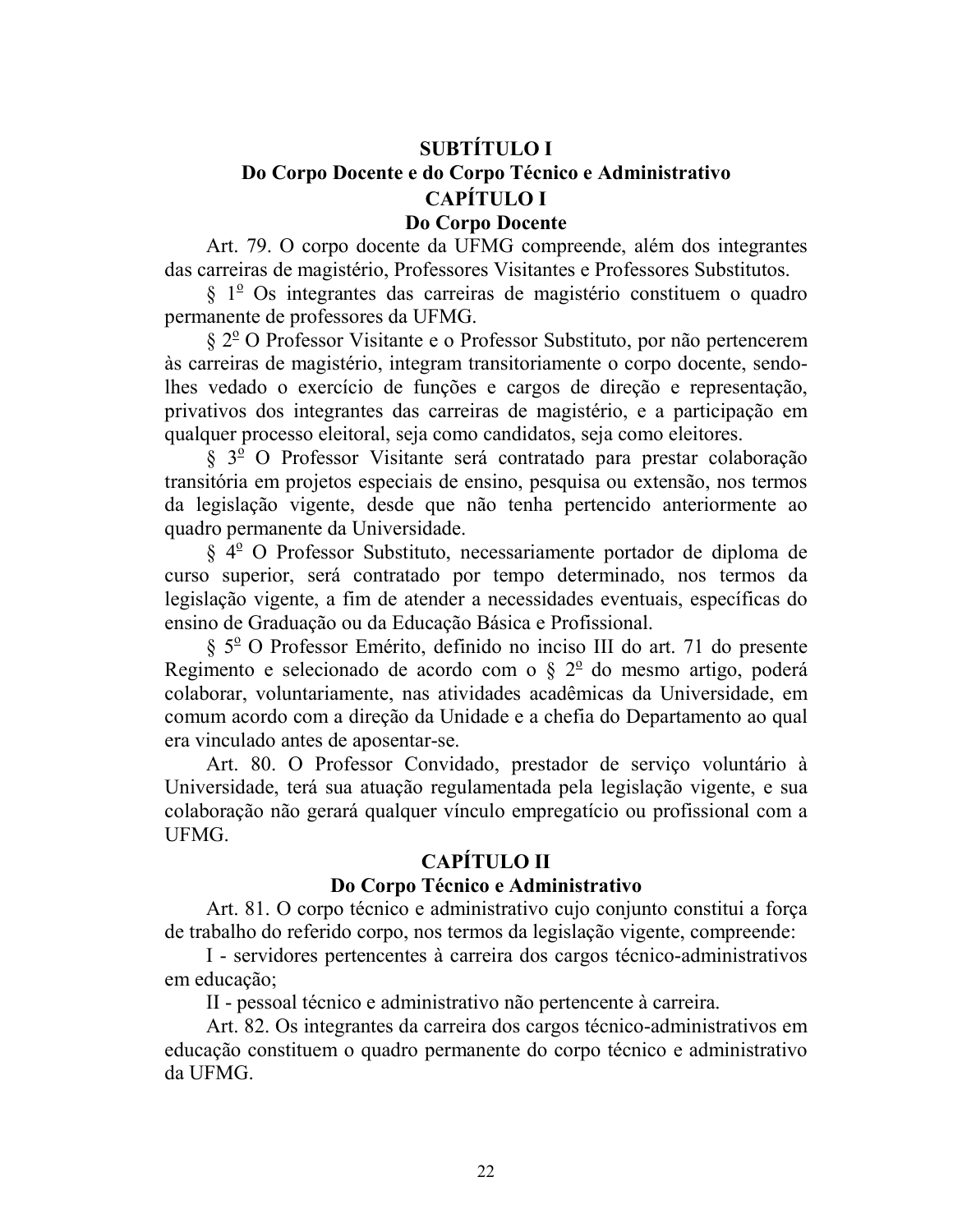Art. 83. O pessoal técnico e administrativo não pertencente à carreira integrará transitoriamente o corpo técnico e administrativo, sendo-lhe vedado o exercício da representação, privativa dos integrantes da carreira, bem como a participação em qualquer processo eleitoral, tanto na condição de candidato como de eleitor.

Art. 84. O pessoal do corpo técnico e administrativo será lotado na Reitoria, nas Unidades Acadêmicas, nas Unidades Especiais, nos Orgãos Suplementares e nos órgãos de apoio à Reitoria.

§ 1<sup>°</sup> Compete ao Reitor determinar o local de exercício do pessoal técnico e administrativo lotado na Reitoria e em seus órgãos de apoio.

§ 2<sup>°</sup> Compete ao Diretor de Unidade Acadêmica, de Orgão Suplementar ou Diretor-Geral de Unidade Especial determinar o local de exercício do pessoal técnico e administrativo lotado nessas Unidades e nesses Órgãos.

Art. 85. O corpo técnico-administrativo em educação terá representação nos órgãos colegiados, nos termos do art. 84 do Estatuto e seus parágrafos, assegurada a participação de um servidor, caso ocorra fração inferior a um inteiro, no cálculo do quantitativo de seus representantes.

Parágrafo único. A representação a que se refere o *caput* deste artigo farse-á também no caso de comissão que venha a ser instituída para tratar de matéria de natureza técnico-administrativa

Art. 86. A UFMG manterá plano de desenvolvimento do pessoal do corpo técnico e administrativo, mediante a realização de programas permanentes destinados a promover sua capacitação, seu aperfeiçoamento e sua qualificação.

Art. 87. O Técnico Administrativo Convidado, prestador de serviço voluntário à Universidade, terá sua atuação regulamentada pela legislação vigente, e sua colaboração não gerará qualquer vínculo empregatício ou profissional com a UFMG.

## **CAPÍTULO III**

#### Do Regime Disciplinar do Corpo Docente e do Corpo Técnico-Administrativo em Educação

Art. 88. O regime disciplinar do corpo docente e do corpo técnicoadministrativo em educação, no que concerne a deveres, proibições, responsabilidades, penalidades e processos administrativos disciplinares, obedecerá ao disposto no Regime jurídico dos servidores públicos civis da União, das autarquias e das fundações públicas federais, na legislação complementar vigente, no Estatuto da UFMG e neste Regimento Geral.

Art. 89. Na aplicação do regime disciplinar a membros do corpo docente e do corpo técnico-administrativo em educação, serão considerados os seguintes aspectos: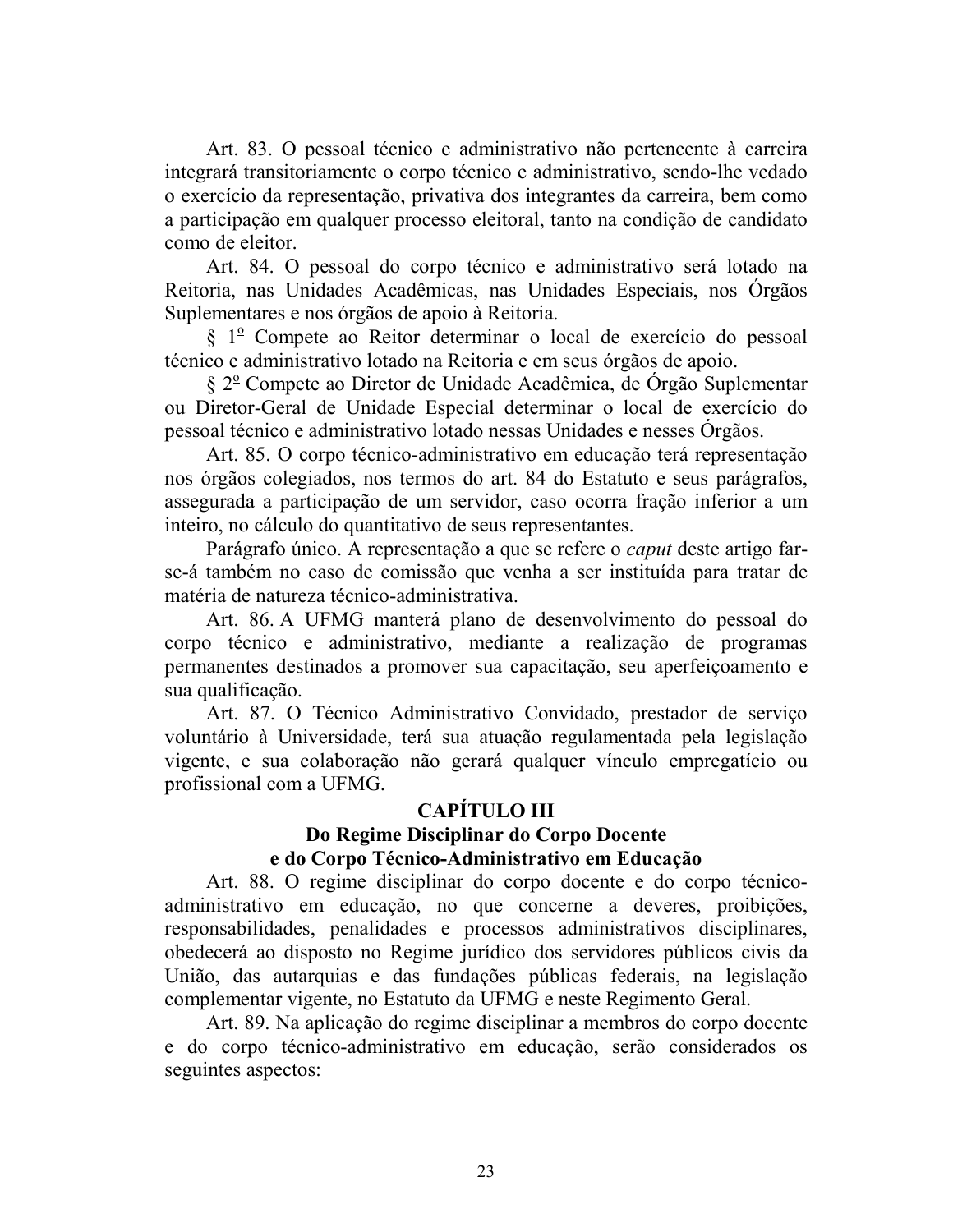I - a constituição de comissão de sindicância, como medida precedente e indicativa da necessidade de instauração de processo administrativo disciplinar, observado o disposto na legislação que regulamenta o processo administrativo no âmbito da Administração Pública Federal;

II-a obrigatoriedade da composição de comissão de sindicância e de comissão de processo administrativo disciplinar por servidores de categoria funcional equivalente ou superior à do acusado;

III - o princípio do contraditório, assegurada ampla defesa ao acusado;

IV - a proibição de desligamento de servidor envolvido em processo administrativo disciplinar, seja a pedido, seja por aposentadoria voluntária, antes da conclusão do processo e do cumprimento da penalidade, caso aplicada.

Art. 90. São penalidades disciplinares aplicáveis ao corpo docente e ao corpo técnico-administrativo em educação da UFMG:

I - advertência;

II - suspensão;

III - demissão;

IV - cassação de aposentadoria ou de disponibilidade;

V - destituição de cargo em comissão;

VI - destituição de função comissionada.

Art. 91. Na aplicação das penalidades, serão consideradas a natureza e a gravidade da infração cometida, os danos que dela provierem, as circunstâncias agravantes ou atenuantes e os antecedentes funcionais do servidor

 $\S 1^{\circ}$  A primeira pena de suspensão aplicada a um servidor não poderá exceder trinta dias.

§ 2<sup>°</sup> Em caso de reincidência, a pena de suspensão não poderá exceder noventa dias

 $\S 3^{\circ}$  No interesse da Administração Pública, a penalidade de suspensão poderá ser convertida em multa, na base de cinquenta por cento por dia de vencimento, remuneração ou salário, caso em que o servidor ficará obrigado a permanecer em serviço.

Art. 92. São autoridades competentes para constituir comissão de sindicância e instaurar processo administrativo disciplinar:

I - o Diretor, quando se tratar de atos praticados no âmbito da respectiva Unidade ou em locais externos, tanto em atividades sob a responsabilidade da própria Unidade, como em ações de membros de seu corpo docente ou técnico-administrativo em educação, em situações que envolvam o nome da Unidade.

II - o Reitor, quando se tratar de atos praticados nos demais âmbitos da UFMG, ou em locais externos tanto em atividades programadas pela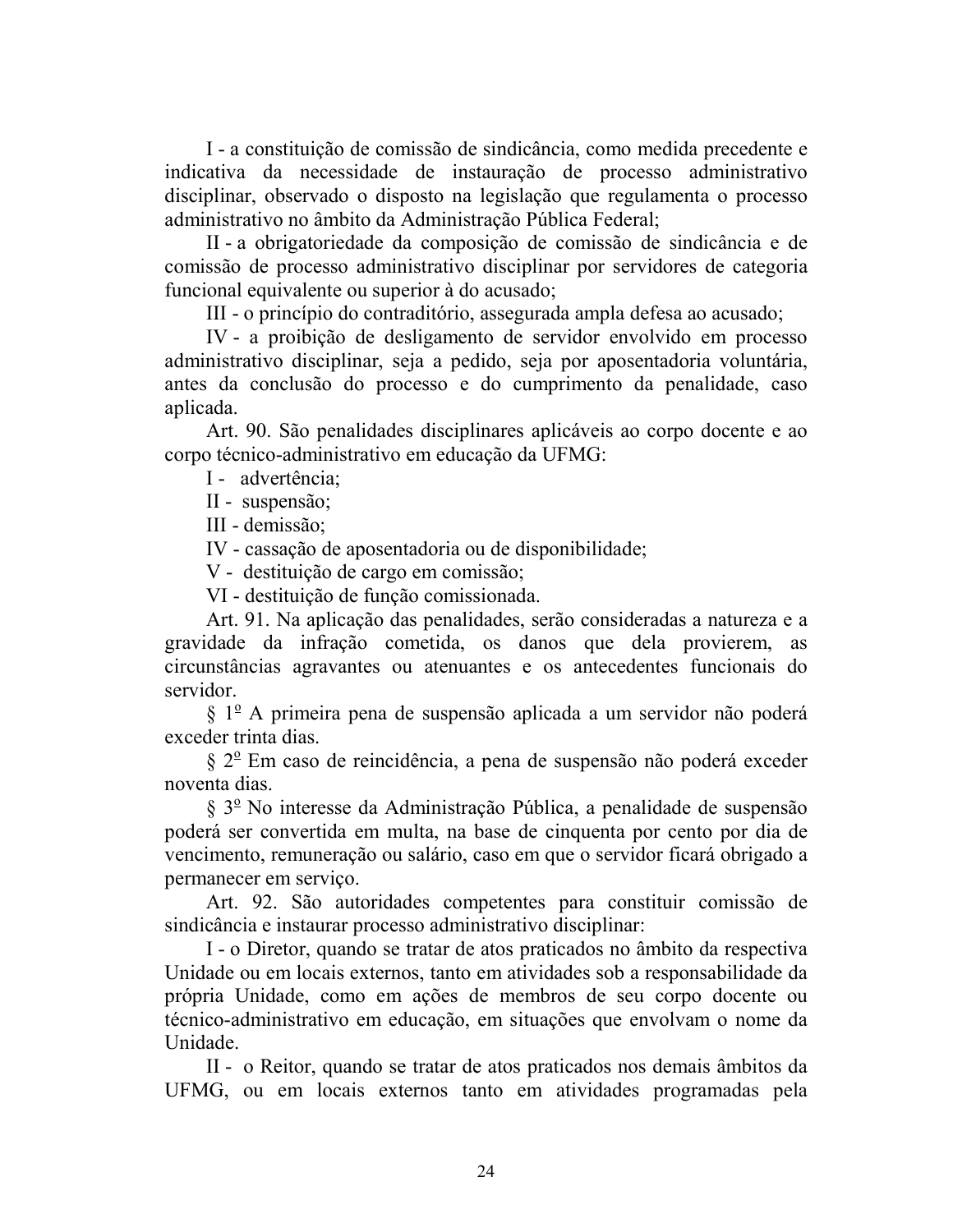Instituição como em ações de membro de seu corpo docente ou técnicoadministrativo em educação, que envolvam o nome da Universidade.

Art. 93. São autoridades competentes para aplicar as penalidades disciplinares:

I - a chefia imediata, nos casos de advertência, aplicável por escrito;

II - o Diretor de Unidade Acadêmica, de Órgão Suplementar, Diretor-Geral de Unidade Especial, os Pró-Reitores ou o Reitor, nos casos de suspensão pelo período de até trinta dias;

III - o Reitor, nos casos de suspensão por período superior a trinta dias, ou de rescisão contratual por justa causa;

IV - a autoridade responsável pela nomeação, quando se tratar de destituição de cargo em comissão exercido por não ocupante de cargo efetivo;

V-o Ministro de Estado da Educação, nos casos de demissão, ressalvadas as subdelegações de competência, na forma da lei.

# **SUBTITULO II**

### Do Corpo Discente

Art. 94. O corpo discente da UFMG, nos termos do art. 76 do Estatuto, é constituído pelos alunos regularmente matriculados nos cursos de Graduação, Especialização, Residência, Mestrado e Doutorado.

Art. 95. Os alunos dos cursos de Educação Básica e Profissional terão seus direitos e deveres regulamentados em Resolução específica do Conselho Universitário.

# **CAPÍTULO I**

## Das Associações Estudantis

Art. 96. A UFMG reconhecerá como órgão de representação do corpo discente, no plano da Universidade, o Diretório Central dos Estudantes-DCE, e, no plano das Unidades, os Diretórios-DAs ou Centros Acadêmicos-CAs, entidades autônomas organizadas nos termos dos respectivos estatutos, aprovados na forma da lei.

§ 1<sup>o</sup> O DCE, os DAs ou CAs, conforme o âmbito definido no *caput* deste artigo, comunicarão ao Reitor, ou ao Diretor da respectiva Unidade Acadêmica, os nomes dos membros integrantes de sua diretoria, sempre que houver mudança de gestão, mediante apresentação da ata de posse e seu devido registro civil em cartório.

§ 2<sup>°</sup> Os dirigentes do DCE, dos DAs ou dos CAs serão responsáveis pela comunicação ao Reitor, ou ao Diretor da respectiva Unidade Acadêmica, dos nomes dos representantes do corpo discente nos órgãos colegiados da Universidade.

Art. 97. Além dos órgãos mencionados no art. 96 deste Regimento Geral, a Universidade poderá reconhecer outras associações discentes, nas respectivas áreas de atuação, nos termos do art. 79 do Estatuto.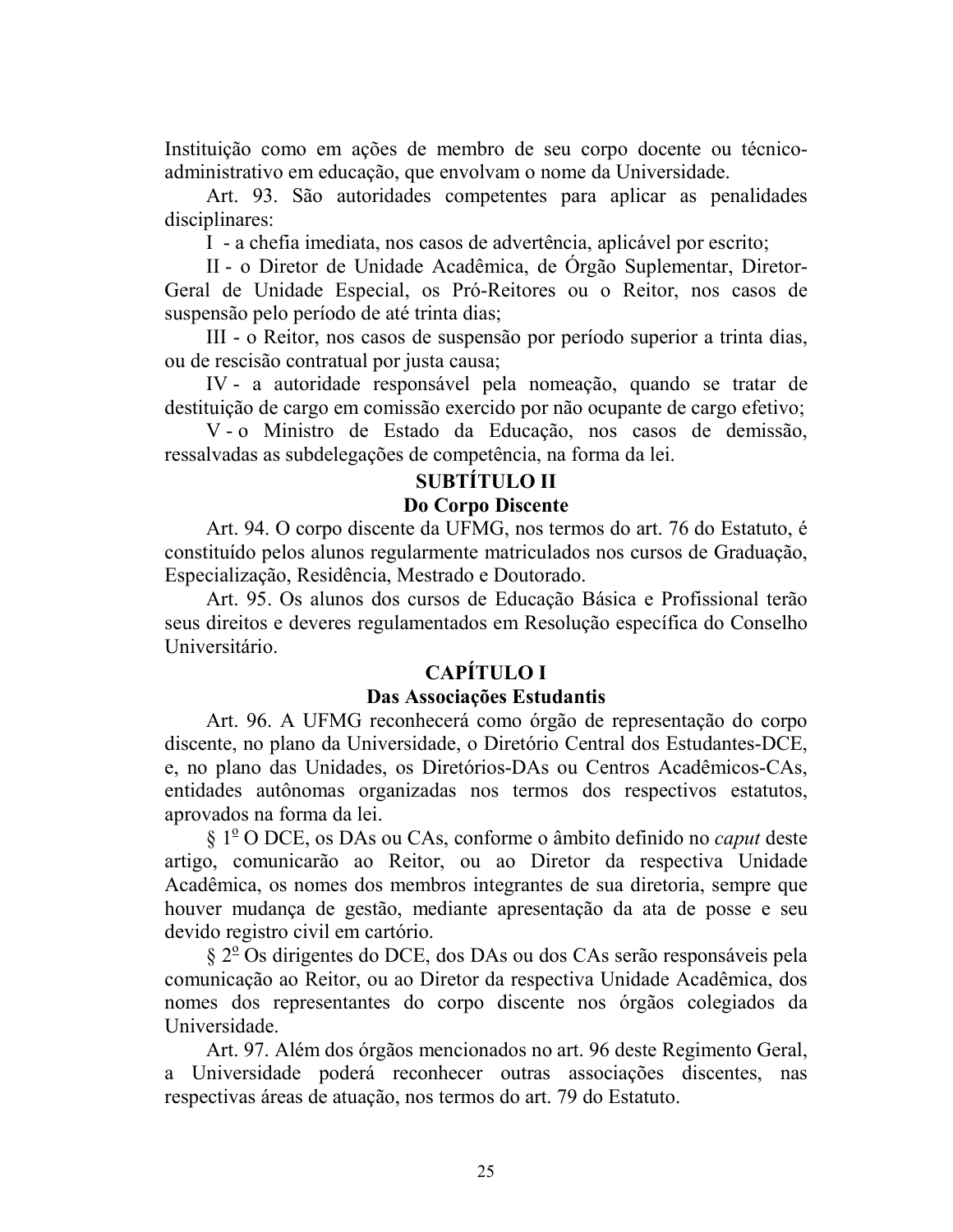Art. 98. O estudante que exercer funções em diretorias, conselhos ou órgãos equivalentes das associações estudantis não ficará desobrigado do cumprimento de seus deveres escolares, incluída a frequência a cada disciplina ou atividade acadêmica, observado o disposto no art. 13 deste Regimento Geral.

Art. 99. A Universidade poderá permitir o uso de suas instalações pelas associações estudantis, mediante autorização da autoridade competente, respeitadas as normas relativas ao patrimônio público e as disposições do Estatuto da UFMG, deste Regimento Geral, de Regimentos específicos ou de Resoluções dos órgãos colegiados.

 $\S 1^{\circ}$  As associações estudantis serão inteiramente responsáveis por seu próprio funcionamento e pela realização de suas atividades, quer ocupem espaços próprios, quer utilizem áreas da UFMG ou de terceiros.

 $\S 2^{\circ}$  A utilização indevida do objeto de cessão de uso, caso comprovada, acarretará a aplicação das sanções legais cabíveis aos responsáveis.

Art. 100. A doação de bens materiais ou a eventual destinação de recursos financeiros às associações estudantis pela Reitoria ou por Unidade Acadêmica somente serão efetivadas mediante a apresentação de plano de aplicação, formulado pela diretoria da associação destinatária e aprovado pelo Conselho Universitário, no caso do DCE, e pela Congregação, no caso de DA ou CA.

 $\S 1^{\circ}$  O recebimento de recursos financeiros implicará a obrigatoriedade de prestação de contas pela diretoria da associação estudantil ao órgão colegiado pertinente, no prazo máximo de trinta dias após sua aplicação.

 $\S 2^{\circ}$  A ausência da devida prestação de contas constituirá impedimento à concessão de novos recursos, caso em que a autoridade competente determinará a apuração do uso dos recursos já concedidos.

 $\S 3^{\circ}$  A eventual constatação de uso indevido dos recursos financeiros ou do objeto de doação acarretará a aplicação das sanções legais cabíveis aos responsáveis, incluídas as previstas neste Regimento Geral.

## **CAPÍTULO II**

## Da Representação Discente

Art. 101. O corpo discente terá representação, com direito a voz e a voto, nos órgãos colegiados da Universidade e de Unidades Acadêmicas, na forma do artigo 78 do Estatuto.

Art. 102. A representação discente se dará na proporção de um quinto dos conselheiros docentes, com mandato de um ano, permitida uma recondução, independentemente do cumprimento integral ou não do mandato anterior.

 $\S 1^{\circ}$  Quando o cálculo da representação discente resultar em fração, o número de representantes será o inteiro imediatamente superior, desde que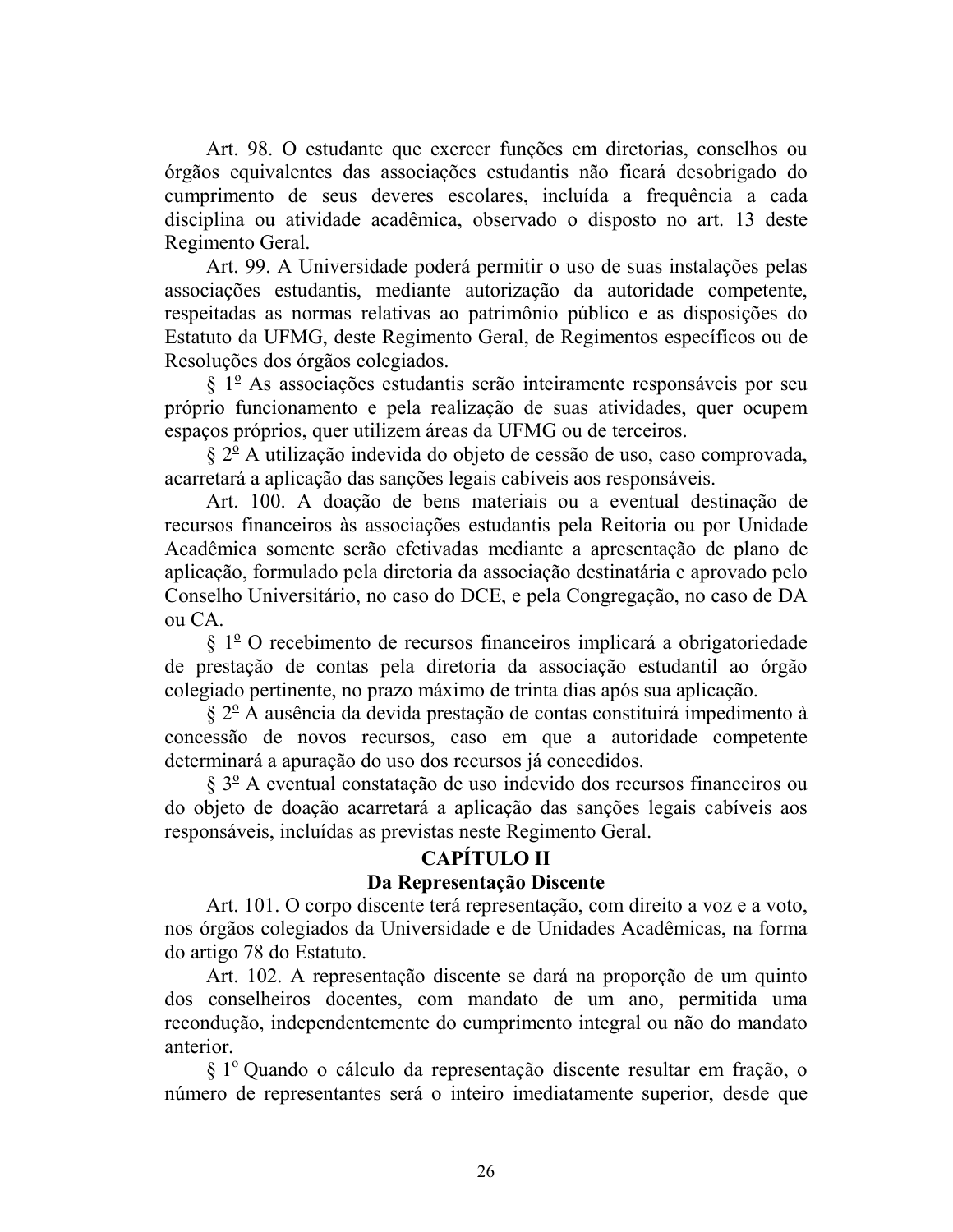esse número não ultrapasse um quinto do total dos membros do órgão, já acrescido da representação.

§ 2<sup>°</sup> Independentemente do cálculo indicado no parágrafo anterior, será garantida a participação de um representante discente.

§ 3<sup>o</sup> O mandato de um ano dos representantes discentes será vinculado respectivamente ao mandato da diretoria do DCE, no plano da Universidade, e ao mandato da diretoria dos DAs ou CAs, no plano das Unidades, encerrando-se simultaneamente com o das citadas diretorias, qualquer que seja o tempo de mandato já cumprido pelo representante.

§ 4<sup>°</sup> Na ocorrência de vacância na representação discente, durante o mandato de uma diretoria de DCE, DA ou CA, poderá ser indicado substituto para completar o mandato da representação, cujo nome será comunicado nos termos do art. 96, § 1º deste Regimento Geral, com a antecedência mínima de três dias úteis da data da reunião do colegiado de que participará o representante pela primeira vez.

§ 5º A representação discente nos colegiados da UFMG somente será exercida por aluno regularmente matriculado em curso de Graduação, Pós-Graduação ou Residência.

Art. 103. A representação discente será exercida nos seguintes colegiados:

I - Conselho Universitário;

II - Conselho de Ensino, Pesquisa e Extensão;

III - Conselho de Curadores;

IV - Conselho de Diretores:

V - Comissão Permanente de Pessoal Docente:

VI - Congregações:

VII- Conselhos Departamentais;

VIII - Colegiados de Curso;

IX - Câmaras Departamentais;

X - Assembleias Departamentais.

Parágrafo único. A representação discente a que se refere o *caput* deste artigo poderá ser estendida, em caráter excepcional, a comissões temporárias, a critério do órgão instituidor ou da autoridade competente, conforme o caso.

# **CAPÍTULO III**

### Dos Prêmios aos Estudantes

Art. 104. Compete ao Conselho Universitário, no âmbito da Universidade, e às Congregações, no âmbito das Unidades, a criação de prêmios e a concessão de honrarias, com vistas ao reconhecimento do mérito estudantil.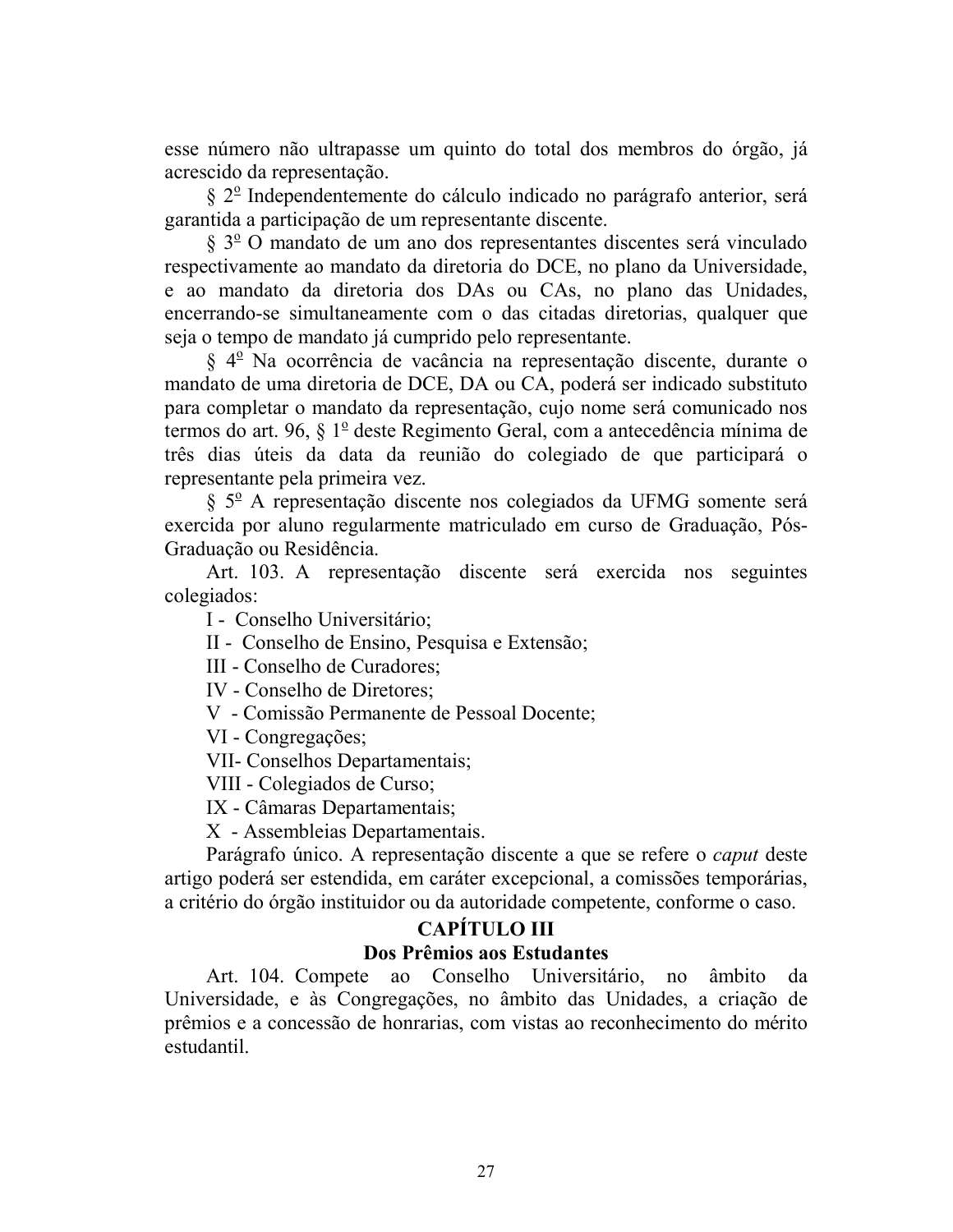# **CAPÍTILO IV**

#### Do Regime Disciplinar do Corpo Discente

Art. 105. A ordem disciplinar na UFMG, condição indispensável ao êxito dos trabalhos de toda a comunidade universitária definida no art. 68 do Estatuto, deverá ser mantida com a cooperação ativa dos membros do corpo discente, inclusive dos alunos com vínculo eventual e temporário.

Art. 106. Os princípios que regem a conduta do discente, no que concerne à ordem disciplinar, são:

I - respeito ao professor e às demais autoridades universitárias;

II - respeito aos membros do corpo técnico e administrativo;

III - respeito aos colegas;

IV - urbanidade no trato com todos os membros da comunidade universitária definida no art. 68 do Estatuto:

V - cumprimento das normas e regulamentos da Instituição;

VI - probidade na execução dos trabalhos escolares;

VII - manutenção da ordem, tanto em recintos da Universidade, como em qualquer local onde se realizem atos ligados à Instituição ou protagonizados por membro de seu corpo discente, em função da condição de integrante da comunidade universitária definida no art. 68 do Estatuto;

VIII - zelo pelo patrimônio institucional e por bens de terceiros postos a serviço da Universidade;

IX - conduta compatível com a dignidade universitária, pautada pelos princípios éticos institucionais.

Art. 107. O Conselho Universitário, mediante Resolução Complementar aprovada por maioria absoluta de votos, com base nos princípios consagrados neste Capítulo, estabelecerá o Código de Convivência Discente, disciplinando matérias referentes a aplicação de penalidades, instauração de processo disciplinar, direito ao exercício do contraditório, interposição de recursos e previsão dos efeitos e implicações decorrentes da aplicação das sanções.

Parágrafo único. Os alunos matriculados nos níveis Fundamental e Médio do Ensino Básico e no Ensino Profissional, sujeitos aos mesmos princípios estabelecidos neste Capítulo, serão regidos por Código Disciplinar da Educação Básica e Profissional, especificamente proposto, em cada caso, pelo Colegiado Especial de Educação Básica e Profissional e aprovado pelo Conselho de Ensino, Pesquisa e Extensão, mediante Resolução Complementar aprovada por maioria absoluta de votos.

# **CAPÍTULO V**

## Da Assistência ao Corpo Discente

Art. 108. A Fundação Universitária Mendes Pimentel-FUMP, constituída sob a forma de fundação de direito privado, sem fins lucrativos, com personalidade jurídica e patrimônio próprios, é a entidade responsável pela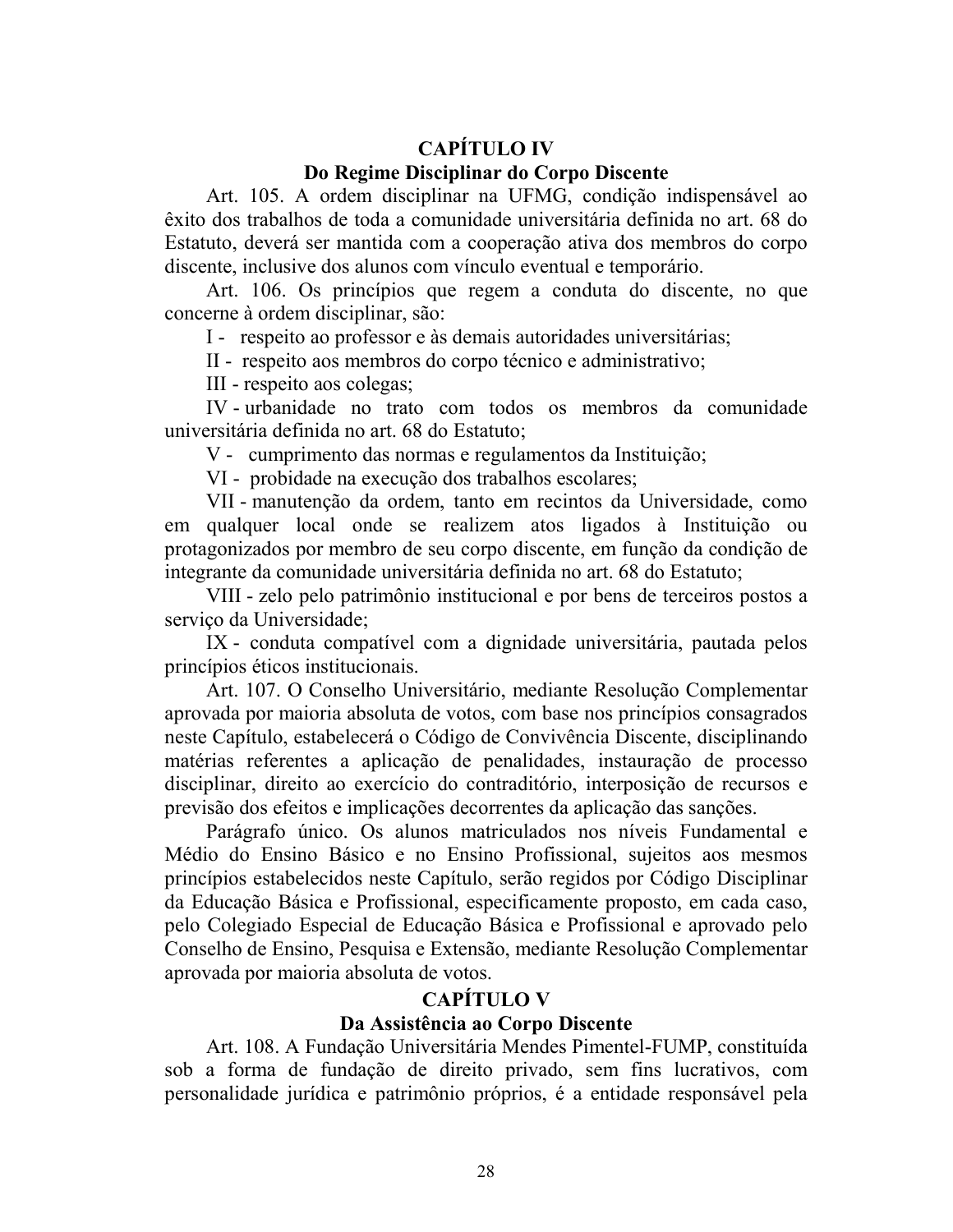assistência aos estudantes carentes da UFMG, podendo obter repasses de recurso(s) or camentário(s) especificamente destinados a esse fim.

Art. 109. A FUMP, nos termos do seu Estatuto, será dirigida por um Conselho Diretor, do qual participarão representantes dos docentes e discentes da UFMG.

Art. 110. Os objetivos, as atribuições, a estrutura administrativa e as normas de funcionamento da FUMP serão definidos em seu Estatuto, aprovado pelo Conselho Universitário, a partir dos seguintes princípios:

I - a assistência à alimentação, à saúde, à moradia ou à manutenção de estudantes é restrita, unicamente, àqueles considerados carentes, nos termos dos critérios de carência estabelecidos pelo Conselho Diretor da Fundação;

II - os critérios de carência serão estabelecidos com base em análise técnica e deverão contemplar aspectos socioeconômicos e culturais;

III - o benefício somente será mantido enquanto o bolsista permanecer como estudante regular da UFMG, ou enquanto estiver afastado para tratamento de saúde recomendado por profissional credenciado pela FUMP;

IV - o benefício somente será mantido enquanto o bolsista demonstrar efetivo interesse pelo estudo e cumprir com dedicação seus deveres escolares, incluída a frequência a cada disciplina ou atividade acadêmica, segundo critérios elaborados pelo Conselho Diretor da FUMP;

V - o valor e a natureza dos benefícios poderão variar de acordo com a carência de recursos comprovada;

VI-o ressarcimento dos benefícios recebidos pelo aluno, não necessariamente na forma de pecúnia, ocorrerá mediante compromisso formal do bolsista, de acordo com critérios elaborados pelo Conselho Diretor da FUMP:

VII - o Conselho Diretor da FUMP estabelecerá parâmetros especiais de assistência a estudantes intercambistas carentes:

VIII - em caso da extinção da FUMP, seus bens serão revertidos ao patrimônio da UFMG.

Art. 111. A FUMP contará com um Fundo de Bolsas, com o propósito de viabilizar os programas de assistência aos estudantes carentes.

 $\S 1^{\circ}$  O Fundo de Bolsas será constituído por contribuição solidária, por doações de pessoas físicas ou jurídicas, por contribuições de organismos do setor público e pelo reembolso por parte de beneficiados pelos programas assistenciais da FUMP.

§ 2<sup>o</sup> A administração do Fundo de Bolsas caberá à FUMP, segundo normas e critérios aprovados por seu Conselho Diretor.

Art. 112. Os recursos do Fundo de Bolsas serão aplicados exclusivamente na administração e na execução dos programas assistenciais destinados aos estudantes carentes da UFMG.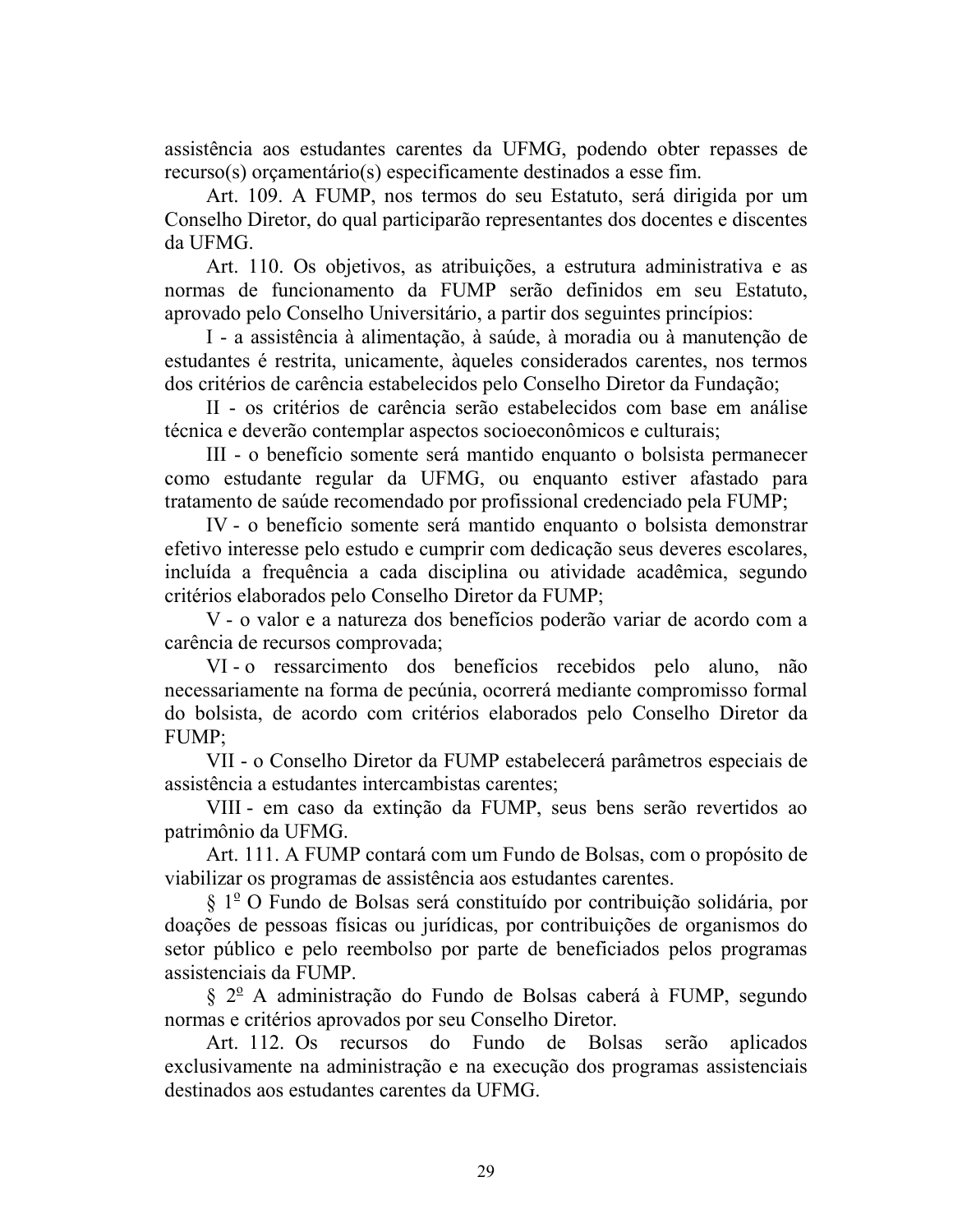Art. 113. Nos termos previstos no Estatuto da FUMP, obedecidas as restrições deste Regimento Geral, a Fundação poderá também oferecer serviços a estudantes da UFMG não considerados carentes, desde que não impliquem dispêndio de recursos advindos do Fundo de Bolsas.

Art. 114. A Presidência da FUMP submeterá anualmente à aprovação do Conselho Universitário a proposta orgamentária da Fundação para o exercício seguinte e a prestação de contas do ano anterior.

 $\S 1^{\circ}$  A proposta orçamentária anual da FUMP explicitará a porcentagem dos recursos destinados ao custeio da administração da assistência discente na UFMG.

 $\S 2^{\circ}$  A proposta orçamentária anual da FUMP será encaminhada ao Reitor até 30 de setembro do ano anterior ao exercício, e a prestação de contas, até 30 de março do ano subsequente.

#### **TÍTULO V**

#### Da Revisão

Art. 115. As decisões acadêmicas e administrativas de autoridades ou órgãos da Universidade são passíveis de revisão, por razões de legalidade ou mérito, salvo disposição diversa expressamente prevista no Estatuto da UFMG, neste Regimento Geral ou em regulamentação sobre matéria específica, observada a legislação vigente.

Parágrafo único. Têm legitimidade para pedir revisão:

I - por razão de mérito ou de legalidade, o interessado titular de direito que se considerar prejudicado por decisão acadêmica ou administrativa;

II - por razão de legalidade, qualquer membro da comunidade universitária definida no art. 68 do Estatuto.

Art. 116. A revisão parcial ou total da decisão poderá ser provocada mediante dois instrumentos:

I - pedido de reconsideração, de caráter conciliatório, que se aterá ao âmbito original da decisão, sendo vedada sua reiteração pelo requerente;

II - interposição direta de recurso à instância superior, caso o interessado tenha optado por não dar previamente encaminhamento a pedido de reconsideração, ou caso seu pedido tenha sido indeferido.

Parágrafo único. Na análise e no julgamento dos pedidos de revisão, será garantido ao interessado direito ao exercício do contraditório e à ampla defesa.

Art. 117. No caso de concursos públicos para as carreiras de magistério, somente será considerado recurso por estrita arguição de ilegalidade.

Art. 118. O pedido de revisão, seja por solicitação de reconsideração, seja por interposição de recurso, tramitará, no máximo, por três instâncias administrativas, salvo disposição normativa diversa.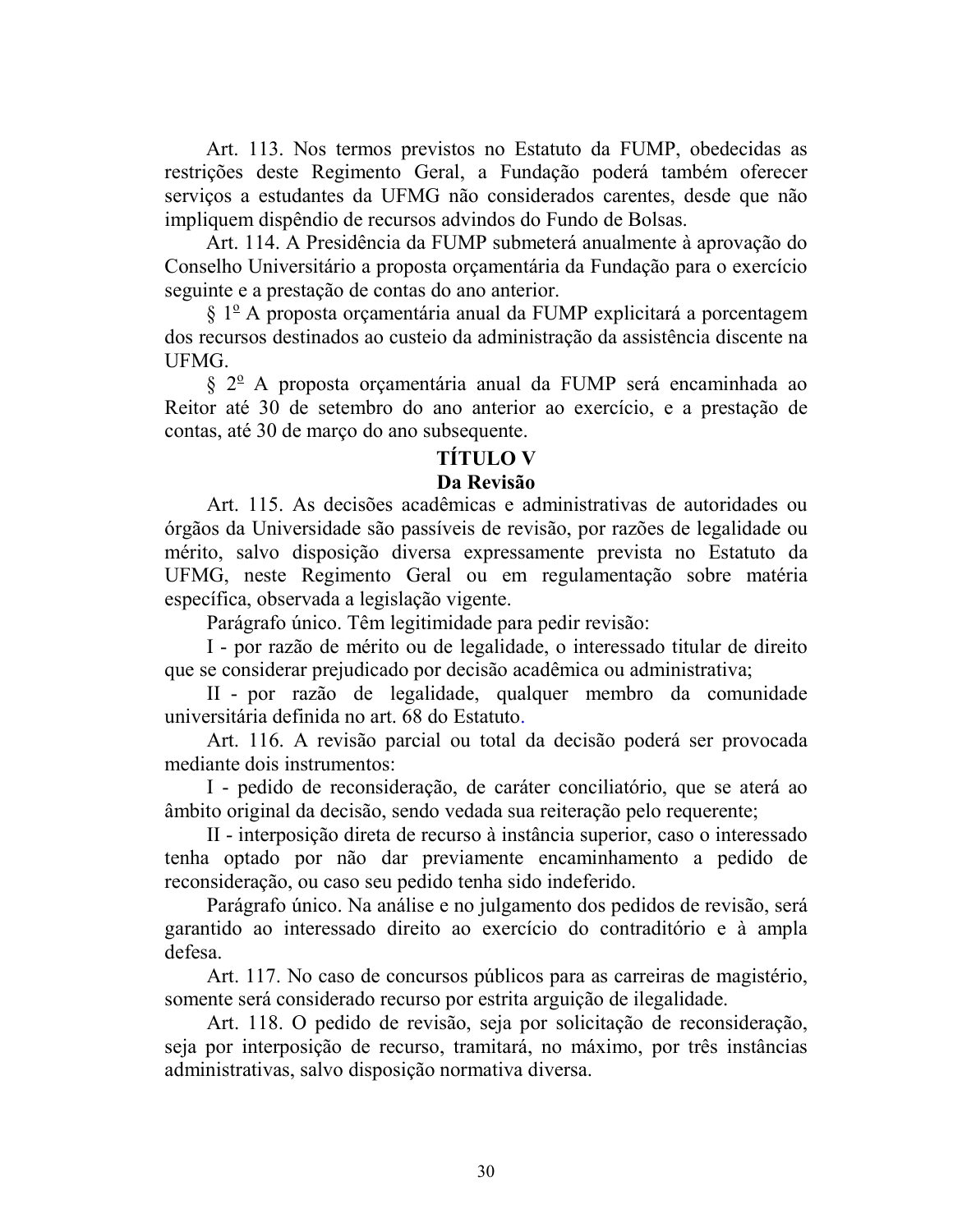Art. 119. O prazo para apresentação de pedido de reconsideração ou interposição de recurso é de dez dias, contados a partir da ciência do teor da decisão pelo interessado direto, ou a partir de sua divulgação oficial por edital afixado em local público e visível, ou por publicação em órgão de comunicação interno ou externo à Universidade.

§ 1<sup>º</sup> No caso de concurso público, poderão ser estabelecidos prazos recursais específicos, através de resolução própria.

 $\S 2^{\circ}$  O prazo para recurso, no caso específico das eleições previstas no Estatuto, obedecerá ao disposto no art. 26,  $\S$   $2^{\circ}$  deste Regimento Geral.

Art. 120. A fase instrutória do processo se encerrará quando da emissão do relatório ou parecer que subsidiará a tomada de decisão pela autoridade ou órgão recorrido.

Parágrafo único. O interessado poderá anexar documentação ao processo somente durante a fase instrutória, ou seja, antes da emissão do parecer.

Art. 121. O pedido de reconsideração e a interposição de recurso somente serão recebidos:

I - por escrito;

II - dentro do prazo;

III - pelo órgão competente;

IV - por quem seja legitimado;

V - pessoalmente, mediante protocolo.

Parágrafo único. Na hipótese de não observância ao disposto no inciso III deste artigo, será indicada ao recorrente a autoridade competente e lhe será devolvido o prazo para recurso.

Art. 122. Salvo disposição legal contrária, o recurso será recebido com efeito devolutivo.

Art. 123. O recurso será recebido com efeito suspensivo somente nas seguintes circunstâncias:

I - se, da execução imediata do ato ou da decisão recorrida, puder resultar sua ineficácia, com prejuízo irreparável para o recorrente, no caso de seu provimento;

II - se o recurso for interposto por discente, contra penalidades de suspensão ou de desligamento.

Parágrafo único. A autoridade ou órgão recorrido deverá fundamentar seu ato, este último por sua presidência, tanto no caso de reconhecimento como de recusa do pedido de efeito suspensivo.

Art. 124. É vedada a atuação no processo por autoridade ou membro da comunidade universitária definida no art. 68 do Estatuto que:

I - tenha interesse direto ou indireto na matéria;

II - seja parte do processo, cônjuge, companheiro(a), parente e afim do recorrente, até o terceiro grau;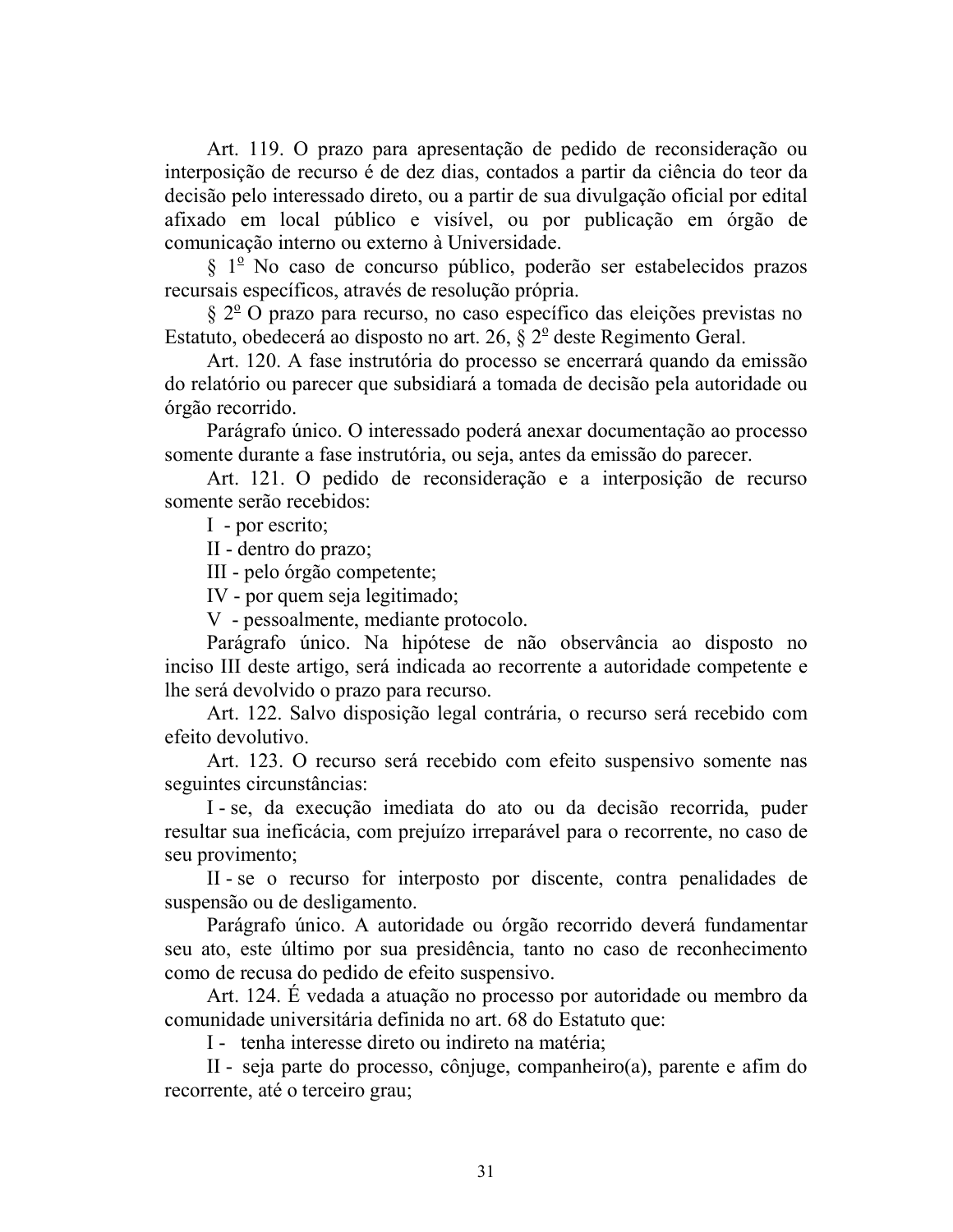III - esteja litigando judicial ou administrativamente com o próprio recorrente ou com seu côniuge ou companheiro(a).

Art. 125. A autoridade ou membro da comunidade universitária definida no art. 68 do Estatuto que incorrer em situação de impedimento deverá comunicar o fato à autoridade competente e abster-se de atuar no processo.

Parágrafo único. Ficará sujeito a sanção disciplinar aquele que se omitir do dever de comunicar seu próprio impedimento a quem de direito.

Art. 126. Concluída a fase instrutória do processo, a autoridade ou órgão recorrido terá prazo de até trinta dias para emitir decisão, salvo prorrogação por igual período, expressamente motivada, ou quando a lei fixar prazo diferente.

Art. 127. A autoridade ou membro de órgão colegiado responsável por ato ou decisão objeto de revisão ficará impedido de participar de deliberação sobre a matéria em instância superior, exceto se estiver no exercício de sua presidência.

Parágrafo único. Excluídos os membros impedidos de participar, o *quorum* exigido para deliberação será automaticamente ajustado.

Art. 128. Concluído o julgamento, a decisão será comunicada ao interessado, e o processo remetido à autoridade ou órgão competente, para cumprimento da deliberação, ou arquivamento, no caso de indeferimento do pedido de revisão.

Art. 129. O processo poderá ser extinto:

I - pelo próprio interessado, se, mediante manifestação escrita, desistir total ou parcialmente do pedido formulado, ou se renunciar a direitos cabíveis:

II - por autoridade ou órgão competente, se julgar exaurida a finalidade do processo, ou se o objeto da decisão se tornar impossível, inútil ou prejudicado por fato superveniente.

Parágrafo único. A desistência ou renúncia por parte do interessado não impedirá o prosseguimento do processo, se a Universidade considerar que o interesse público exige sua continuidade.

Art. 130. A revisão de uma decisão retroagirá à data do ato impugnado.

# TÍTULO VI

#### Da Ordem Econômico-Financeira

Art. 131. A UFMG administrará e utilizará seu patrimônio, constituído por bens imóveis, móveis, títulos e direitos existentes ou que venham a ser adquiridos, seja com recursos financeiros da União ou próprios, seja por meio de doações e legados.

Parágrafo único. A aquisição e a alienação de imóveis dependem de autorização do Conselho Universitário, ouvido o Conselho de Curadores.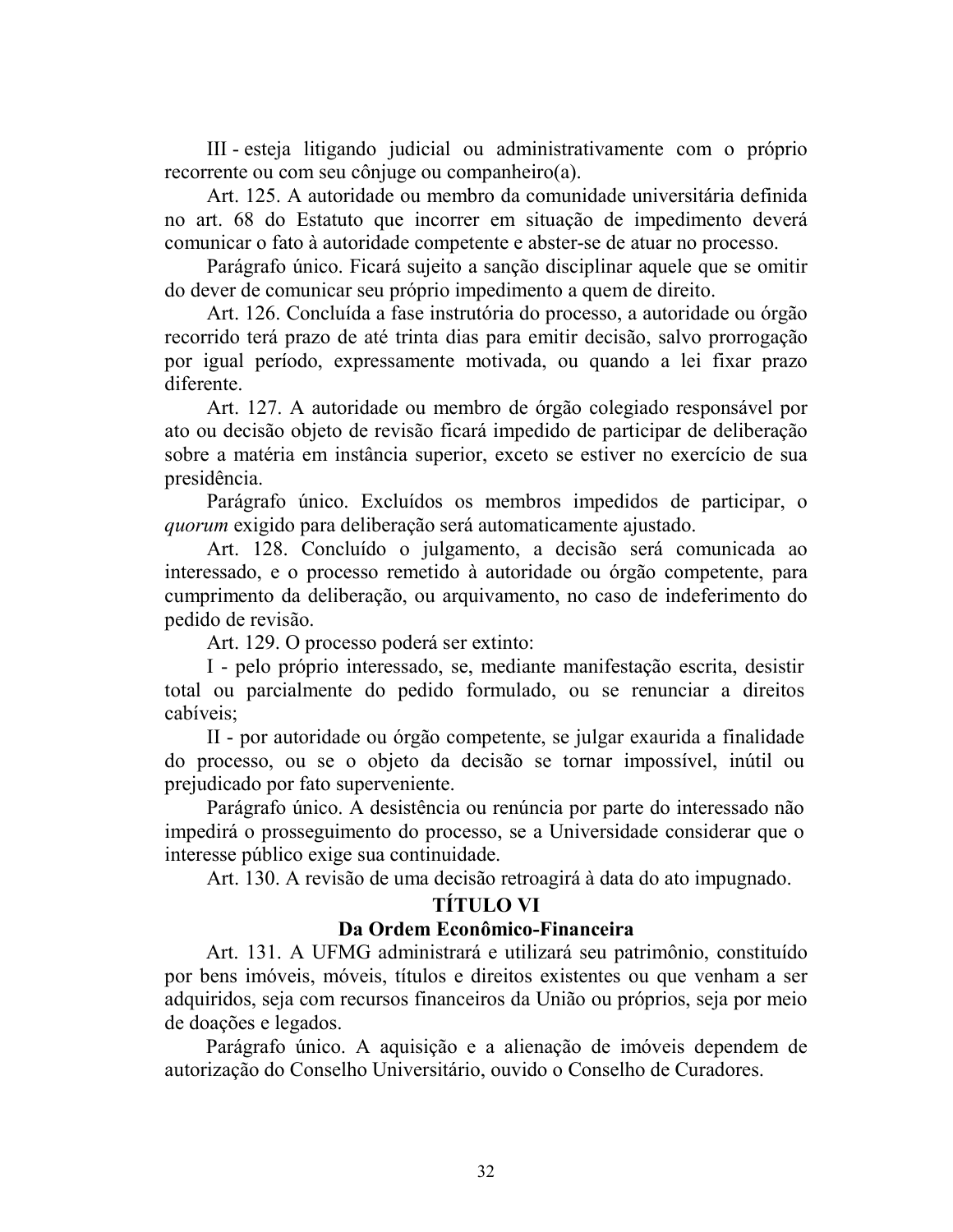Art. 132. A utilização do patrimônio da UFMG para a realização de festas e eventos similares, bem como a cessão de espaços da Universidade para a realização eventual de atividades por órgãos externos deverão ser autorizadas pelo Diretor de Unidade, ou pelo Diretor de Orgão Suplementar, em seus respectivos âmbitos, e pelo Reitor, nos demais ambientes institucionais.

 $\S 1^{\circ}$  A autorização mencionada no *caput* deste artigo será registrada por escrito e estabelecerá as condições de uso do espaço cedido.

 $\S 2^{\circ}$  As condições de uso contemplarão, especialmente, os princípios enunciados no art. 76 incisos I, V e VI deste Regimento Geral.

Art. 133. A UFMG administrará e utilizará os bens, direitos e valores que lhe pertenciam antes de sua transformação em entidade federal, segundo o disposto no art.  $3^{\circ}$ ,  $\S1^{\circ}$  da Lei n<sup>o</sup> 971, de 16 de dezembro de 1949.

Art. 134. A UFMG procederá ao registro atualizado e ao controle regular de seu patrimônio.

Art. 135. O Conselho Universitário, por Resolução Complementar a ser aprovada por maioria absoluta de seus membros, poderá criar campus integrante de seu patrimônio e aprovar seu respectivo Regulamento de Uso e Ocupação, respeitado o disposto no art. 13 do Estatuto da UFMG.

Art. 136. Os recursos financeiros da UFMG são provenientes de:

I - dotação orçamentária da União;

II - subvenções, auxílios, contribuições, doações e verbas atribuídas à Universidade por Estados, Municípios, Autarquias e órgãos do setor público e por pessoas físicas e jurídicas nacionais, internacionais e estrangeiras;

III - financiamentos e contribuições originários de acordos, convênios, contratos e protocolos:

IV-taxas, contribuições ou emolumentos, em consonância com os termos estatutários e regimentais;

V - serviços prestados à comunidade por intermédio de órgãos universitários e regulados por resolução específica;

VI - alienação ou aplicação de bens;

VII - parafiscalidade ou estímulo fiscal;

VIII - multas e penalidades financeiras;

IX - outras rendas.

Art. 137. A prestação de serviços remunerados, as taxas cobradas, as contribuições e os emolumentos obtidos pela UFMG serão especificados e fixados mediante deliberações do Conselho Universitário.

Art. 138. Conhecido o montante dos recursos financeiros da União atribuídos à UFMG, a Reitoria elaborará, nos termos da legislação vigente, o orçamento da Universidade, a ser aprovado pelo Conselho Universitário, após pronunciamento do Conselho de Curadores.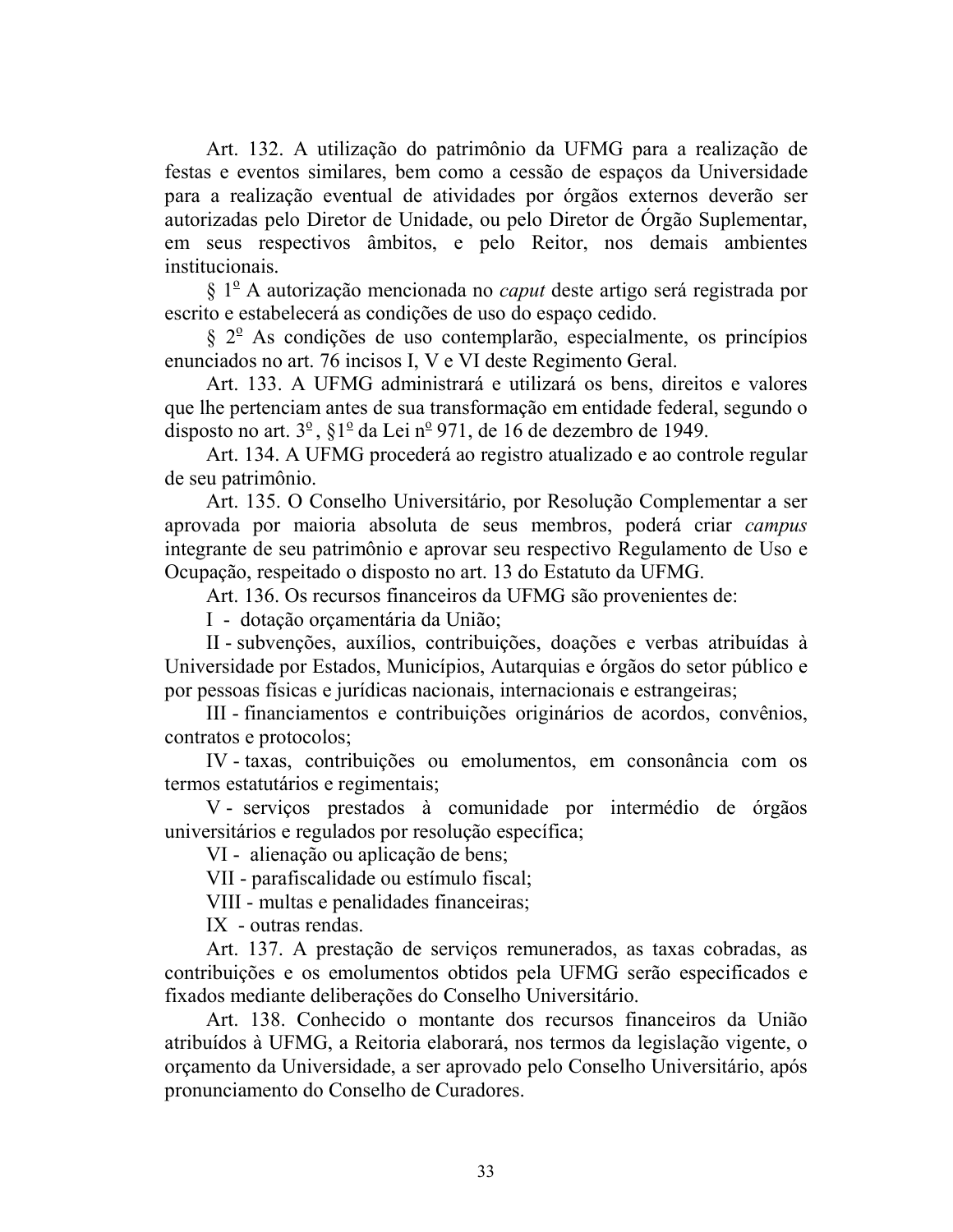Art. 139. O orçamento da UFMG será uno, coincidindo o exercício financeiro com o ano civil.

Art. 140. O orgamento-programa da UFMG e, consequentemente, as programações orçamentárias de Unidades e órgãos serão elaborados em consonância com seu Plano de Desenvolvimento Institucional-PDI.

§ 1<sup>º</sup> A elaboração do Plano de Desenvolvimento Institucional-PDI, a ser aprovado pelo Conselho Universitário, de acordo com o previsto no art. 13, inciso II do Estatuto da UFMG, ficará a cargo de órgão permanente responsável pela avaliação e pelo acompanhamento da vida da Instituição.

 $\S 2^{\circ}$  A Reitoria baixará instruções relativas a prazos, condições, modelos e demais aspectos a serem observados na elaboração de propostas orçamentárias, orçamento-programa e planos de investimento.

 $\S 3^{\circ}$  As Unidades e os órgãos universitários deverão fornecer, até a data estipulada pela Administração Central, a estimativa de suas despesas referentes ao exercício financeiro seguinte, para subsidiar o estudo e a organização da proposta orçamentária da UFMG.

Art. 141. As Unidades e órgãos universitários interessados em firmar convênios, acordos, protocolos ou contratos com entidades financiadoras deverão, juntamente com a Reitoria, elaborar os projetos em que serão aplicados os recursos financeiros pretendidos.

Art. 142. A prioridade prevista para a aplicação de receitas patrimoniais, advindas da prestação de serviços e dos bens sob a guarda de Unidades e órgãos, prevalecerá até o exercício financeiro subsequente àquele em que foi auferida a receita.

Art. 143. A UFMG remeterá anualmente sua proposta orcamentária ao Ministério de Estado da Educação, no prazo estabelecido.

Art. 144. Os regimes orçamentário e contábil da UFMG são os estabelecidos na legislação vigente, observadas as instruções e disposições orcamentárias elaboradas pela Reitoria e aprovadas pelo Conselho Universitário, conforme previsto no art. 13, inciso VII do Estatuto da UFMG.

Parágrafo único. As instruções mencionadas no *caput* deste artigo deverão prever, no mínimo:

I - o processo de aquisição de material e de execução de serviços;

II - a constituição de subcomissão de licitação em cada Unidade;

III - os formulários a serem utilizados, seu fluxo e sua rotina;

IV - o processamento de receitas e despesas nas Unidades e nos órgãos da UFMG.

Art. 145. No prazo estabelecido, a Reitoria apresentará à autoridade competente o Balanço Geral da UFMG, compreendendo os movimentos patrimonial, econômico e financeiro da Instituição.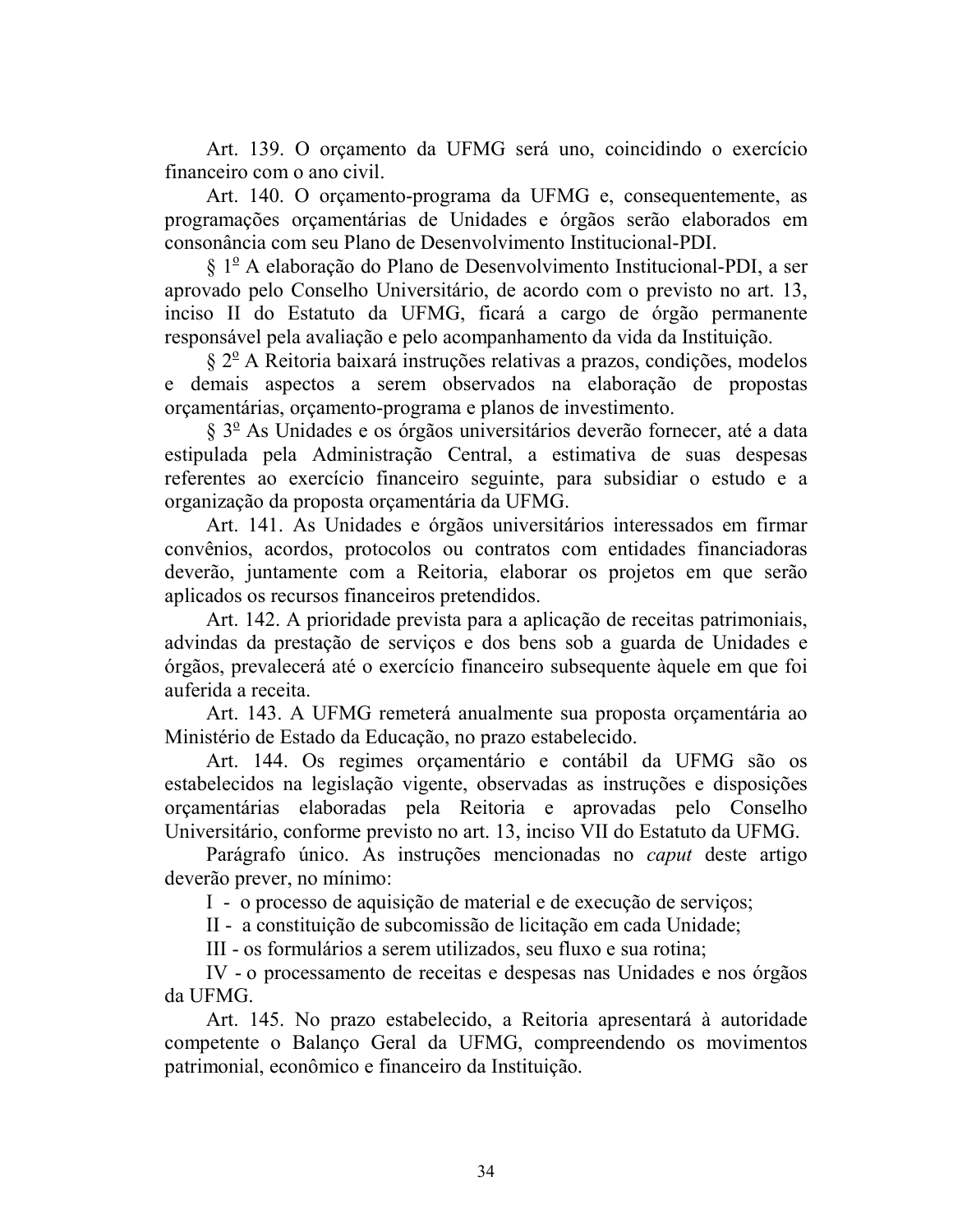Parágrafo único. A UFMG determinará prazos, condições, normas e modelos para que as Unidades e os órgãos universitários fornecam as informações necessárias à preparação do Balanço Geral.

Art. 146. A Reitoria apresentará anualmente ao Conselho Universitário as contas de sua gestão e o Balanço Geral da UFMG, devidamente apreciados pela Auditoria-Geral e pelo Conselho de Curadores.

Parágrafo único. Os agentes ordenadores de despesas são pessoalmente responsáveis pela aplicação dos recursos.

#### **TÍTULO VII**

#### Das Disposições Gerais e Transitórias

Art. 147. Os prazos expressos em dias, no presente Regimento Geral, serão contados de modo contínuo.

§ 1<sup>°</sup> A contagem do prazo exclui o dia do começo e inclui o dia do vencimento.

 $\S 2^{\circ}$  Quando a data inicial ou final coincidir com dia em que não houver funcionamento na Instituição, ou em que o expediente for encerrado antes do horário normal, o prazo será prorrogado para o primeiro dia útil subsequente.

Art. 148. Os prazos fixados em meses ou anos contam-se de data a data, salvo disposição em contrário.

Parágrafo único. Se, no mês do vencimento, não houver o dia equivalente àquele do início do prazo, tem-se como termo o último dia do mês.

Art. 149. Os prazos processuais não se suspendem, salvo motivo de força maior devidamente comprovado, ou no caso de decisões que dependam da análise de órgão colegiado, em prazos compreendidos entre a data de encerramento de um período letivo e a de início do próximo, definidas no Calendário Escolar da UFMG.

Art. 150. Este Regimento Geral somente poderá ser modificado por proposta do Reitor ou de um terço, no mínimo, dos membros do Conselho Universitário.

Parágrafo único. Qualquer alteração no texto regimental exigirá a aprovação da maioria absoluta dos membros do Conselho Universitário, em reunião especialmente convocada para esse fim, ouvido o Conselho de Ensino, Pesquisa e Extensão, no que for de competência específica deste órgão.

Art. 151. Uma vez aprovado este Regimento Geral, as determinações que envolverem matéria pedagógica ou de algum modo ligadas ao ensino entrarão em vigor no período letivo subsequente ao de sua publicação.

Parágrafo único. O disposto no *caput* deste artigo será igualmente aplicável a eventuais alterações no texto deste Regimento Geral.